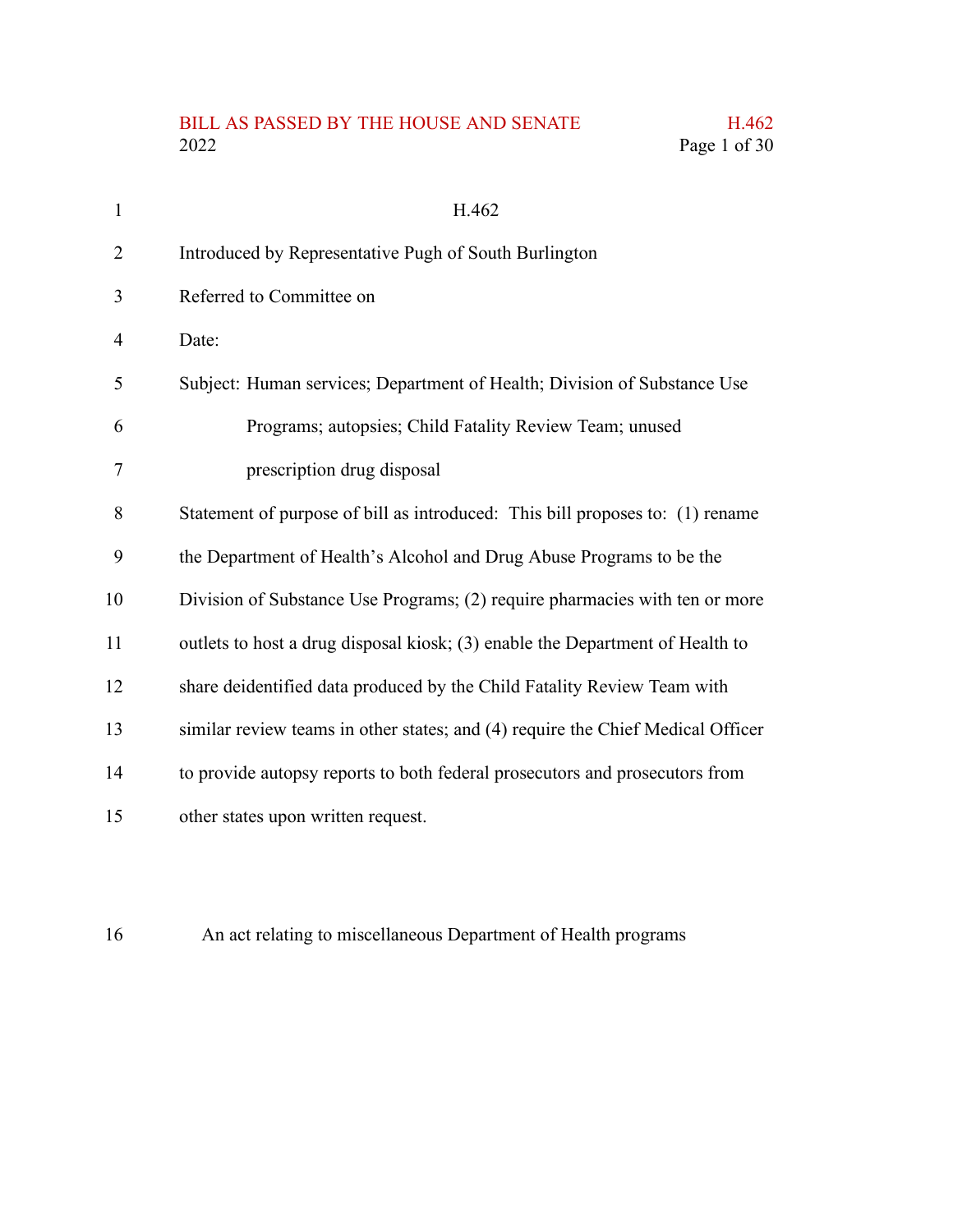# BILL AS PASSED BY THE HOUSE AND SENATE H.462<br>2022 Page 2 of 30 Page 2 of 30

| 1              | It is hereby enacted by the General Assembly of the State of Vermont:         |
|----------------|-------------------------------------------------------------------------------|
| $\overline{2}$ | $* * * Division of Substone IIcon$                                            |
| 3              | Sec. 1. 3 V.S.A. § 3004 is amended to read:                                   |
| 4              | § 3004. PERSONNEL DESIGNATION                                                 |
| 5              | The Secretary, Deputy Secretary, commissioners, deputy commissioners,         |
| 6              | attorneys, Directors of the Offices of State Economic Opportunity, of Alcohol |
| 7              | and Drug Abuse Programs, and of Child Support, and all members of boards,     |
| 8              | committees, commissions, or councils attached to the Agency for support are   |
| 9              | exempt from the classified State service. Except as authorized by section 311 |
| 10             | of this title or otherwise by law, all other positions shall be within the    |
| 11             | classified service.                                                           |
| 12             | Sec. 2. 18 V.S.A. § 4255 is amended to real                                   |
| 13             | § 4255. VERMONT PRESCRIPTION DRUG NDVISORY COUNCIL                            |
| 14             | * * *                                                                         |
| 15             | (b)(1) The Advisory Council shall consist of the following members:           |
| 16             | (A) the Commissioner of Health or designee, who solul serve as                |
| 17             | chair;                                                                        |
| 18             | (B) the Deputy Commissioner of Health for Alcohol and Drug Abuse              |
| 19             | Programs the Division of Substance Use Programs or designee;                  |
| 20             |                                                                               |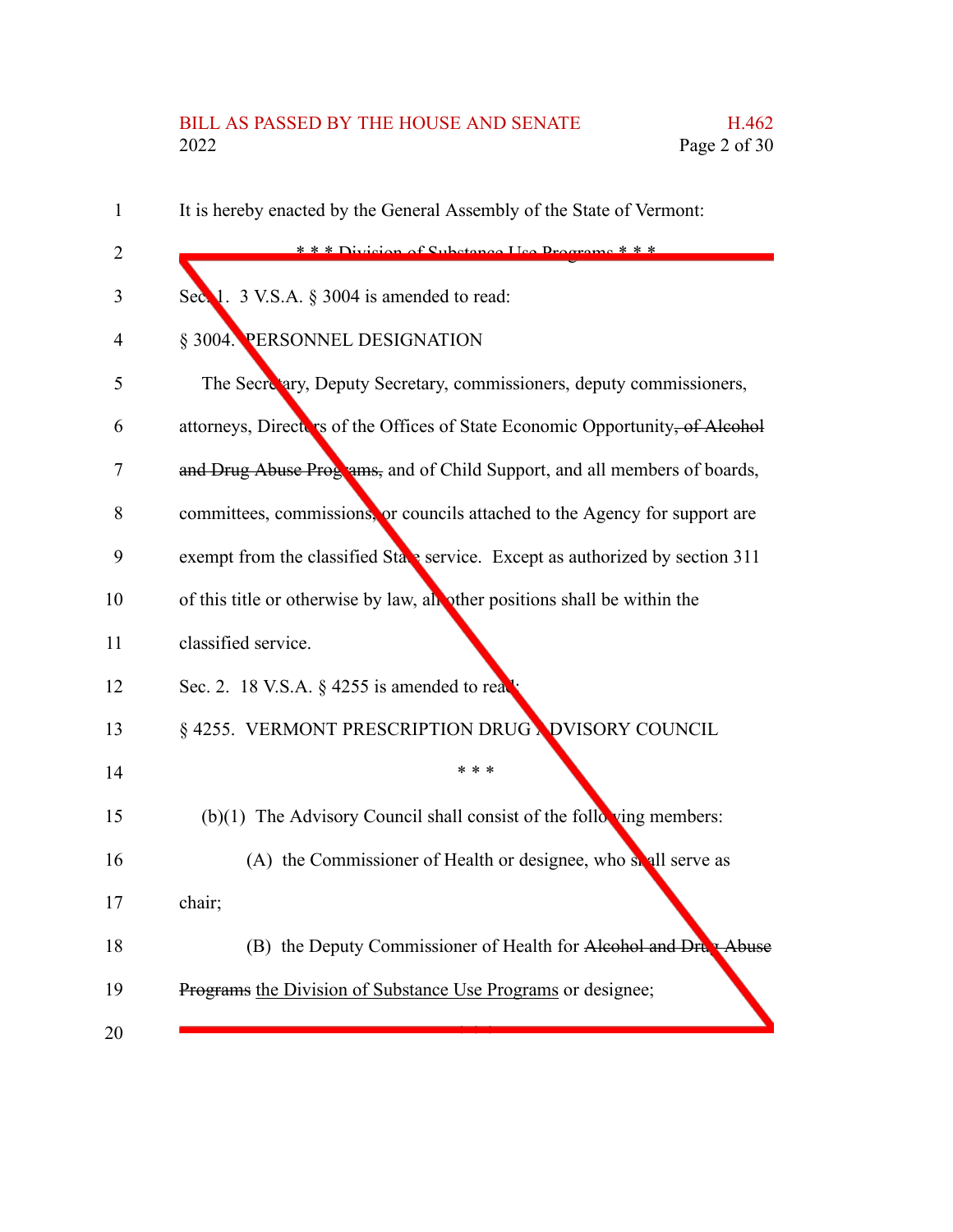| 1  | a and algohol abuse counselor licensed pursuent to                                    |
|----|---------------------------------------------------------------------------------------|
| 2  | S.A. chapter 62, to be selected by the Deputy Commissioner of Health for<br>26        |
| 3  | Alcohol and Drug Abuse Programs the Division of Substance Use Programs;               |
| 4  | * * *                                                                                 |
| 5  | Sec. 3. 18 V.S. $\frac{1}{2}$ \$ 4803 is amended to read:                             |
| 6  | § 4803. SUBSTANCE MISUSE USE PREVENTION OVERSIGHT AND                                 |
| 7  | <b>ADVISORY COUNCIL</b>                                                               |
| 8  | (a) Creation. There is created the Substance Misuse Use Prevention                    |
| 9  | Oversight and Advisory Council vithin the Department of Health to improve             |
| 10 | the health outcomes of all Vermonters through a consolidated and holistic             |
| 11 | approach to substance misuse use prevent on that addresses all categories of          |
| 12 | substances. The Council shall provide advice to the Governor and General              |
| 13 | Assembly for improving prevention policies and $\frac{1}{k}$ ogramming throughout the |
| 14 | State and to ensure that population prevention measures are at the forefront of       |
| 15 | all policy determinations. The Advisory Council's prevention initiatives shall        |
| 16 | encompass all substances at risk of misuse, including:                                |
| 17 |                                                                                       |
| 18 | $(b)(1)$ Membership. The agenda of the Council shall be determined by an              |
| 19 | executive committee composed of the following members:                                |
| 20 |                                                                                       |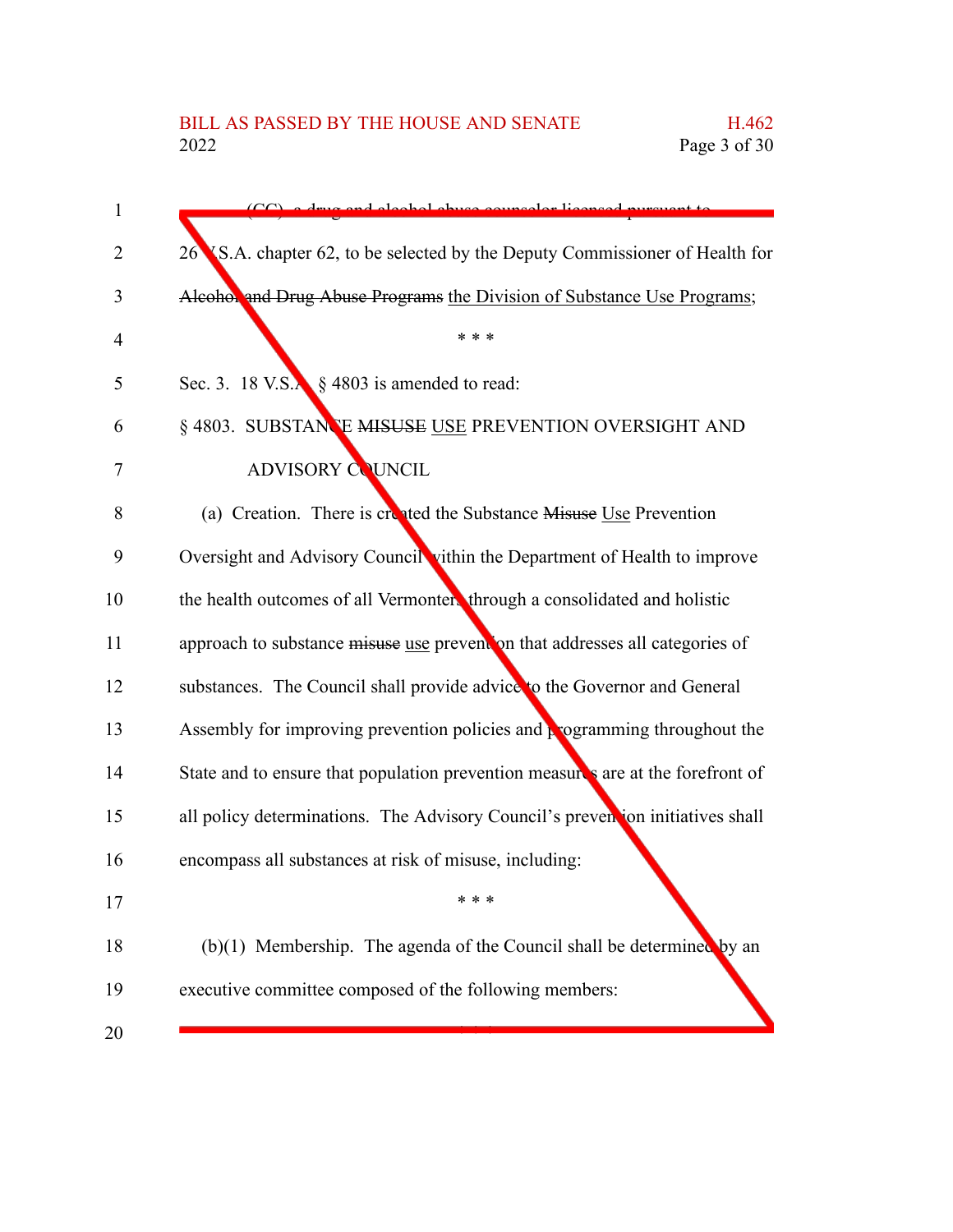| 1  | harge of the executive came<br>للمماء يعلونهم                                   |
|----|---------------------------------------------------------------------------------|
| 2  | met bers to the Council with demographic and regional diversity. Members of     |
| 3  | the Council shall collectively offer expertise and experience in the categories |
| 4  | listed below with the understanding that a single member may offer expertise    |
| 5  | and experience in multiple categories:                                          |
| 6  | * * *                                                                           |
| 7  | (E) persons with expertise in the following disciplines:                        |
| 8  | (i) substance <b>in suse</b> use prevention in a professional setting;          |
| 9  | (ii) pediatric care specific to substance misuse use prevention or              |
| 10 | substance use disorder;                                                         |
| 11 | (iii) academic research per nining to substance misuse use                      |
| 12 | prevention or behavioral addiction treatment                                    |
| 13 | (iv) education in a public school setting specific to substance                 |
| 14 | misuse use prevention;                                                          |
| 15 | (v) law enforcement with expertise in drug enforcement,                         |
| 16 | addressing impaired driving, and community policing;                            |
| 17 | (vi) community outreach or collaboration in the field of substance              |
| 18 | misuse use prevention;                                                          |
| 19 | * * *                                                                           |
| 20 | (xii) substance use disorder or substance misuse use prevention                 |
| 21 | within the order vermonter population, and                                      |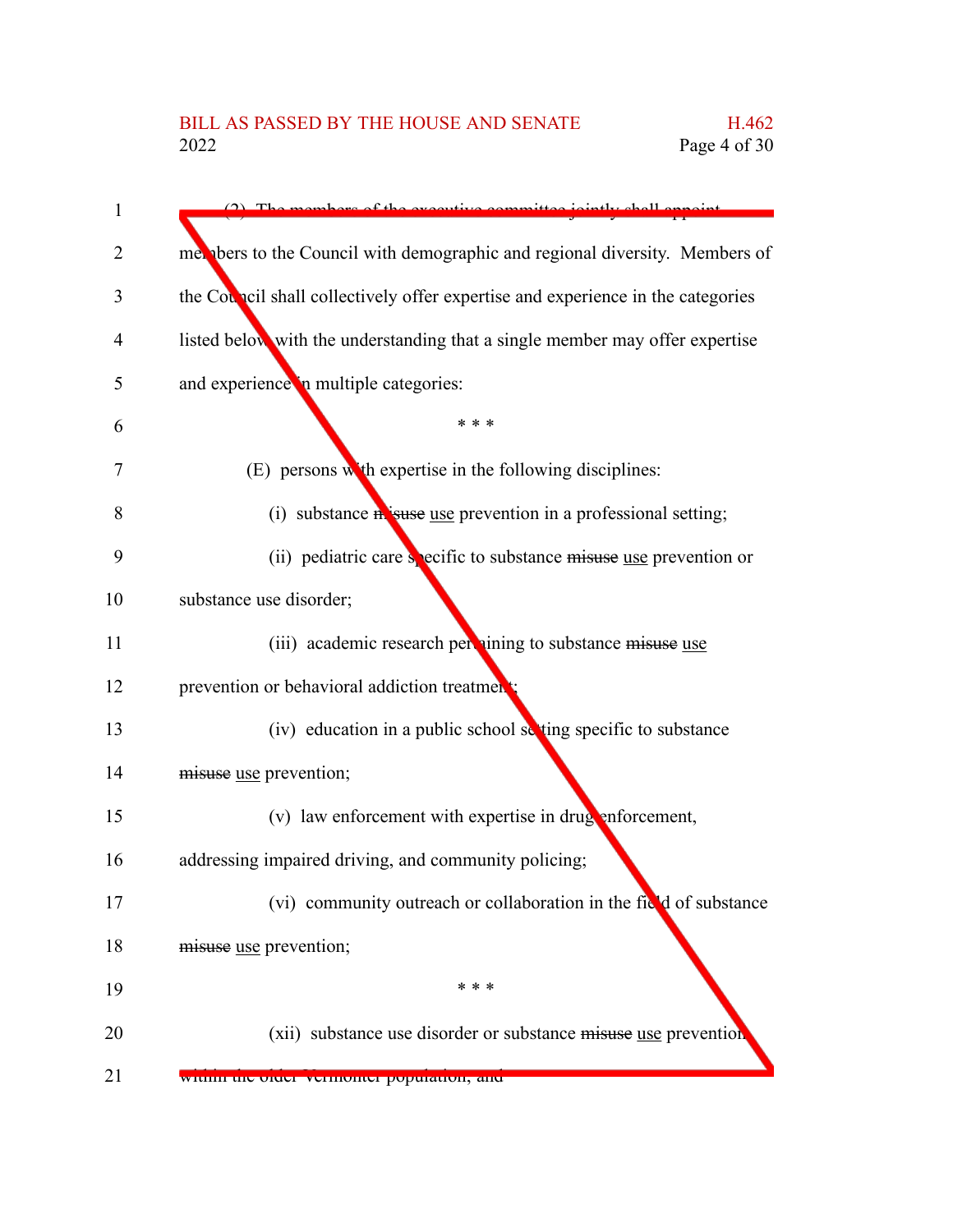| $\mathbf{1}$   |                                                                             |
|----------------|-----------------------------------------------------------------------------|
| 2              | Powers and duties. The Council shall strengthen the State's response to     |
| 3              | the subsence use disorder crisis by advancing evidence-based and evidence-  |
| $\overline{4}$ | informed substance misuse use prevention initiatives. The Council's duties  |
| 5              | shall include:                                                              |
| 6              | * * *                                                                       |
| 7              | (2) reviewing substance misuse use prevention program evaluations and       |
| 8              | making specific recommendations for modification based on the results,      |
| 9              | including recommendations to add ess gaps in both services and populations  |
| 10             | served;                                                                     |
| 11             | * * *                                                                       |
| 12             | $(6)$ recommending strategies to integrate whistance misuse use             |
| 13             | prevention programming across the State, including etween State agencies    |
| 14             | and in public-private partnerships;                                         |
| 15             | (7) development of a statewide media campaign for substance misuse          |
| 16             | use prevention; and                                                         |
| 17             | (8) holding a minimum of two public meetings to receive public input        |
| 18             | and advice for setting program priorities for substances at risk of misuse. |
| 19             |                                                                             |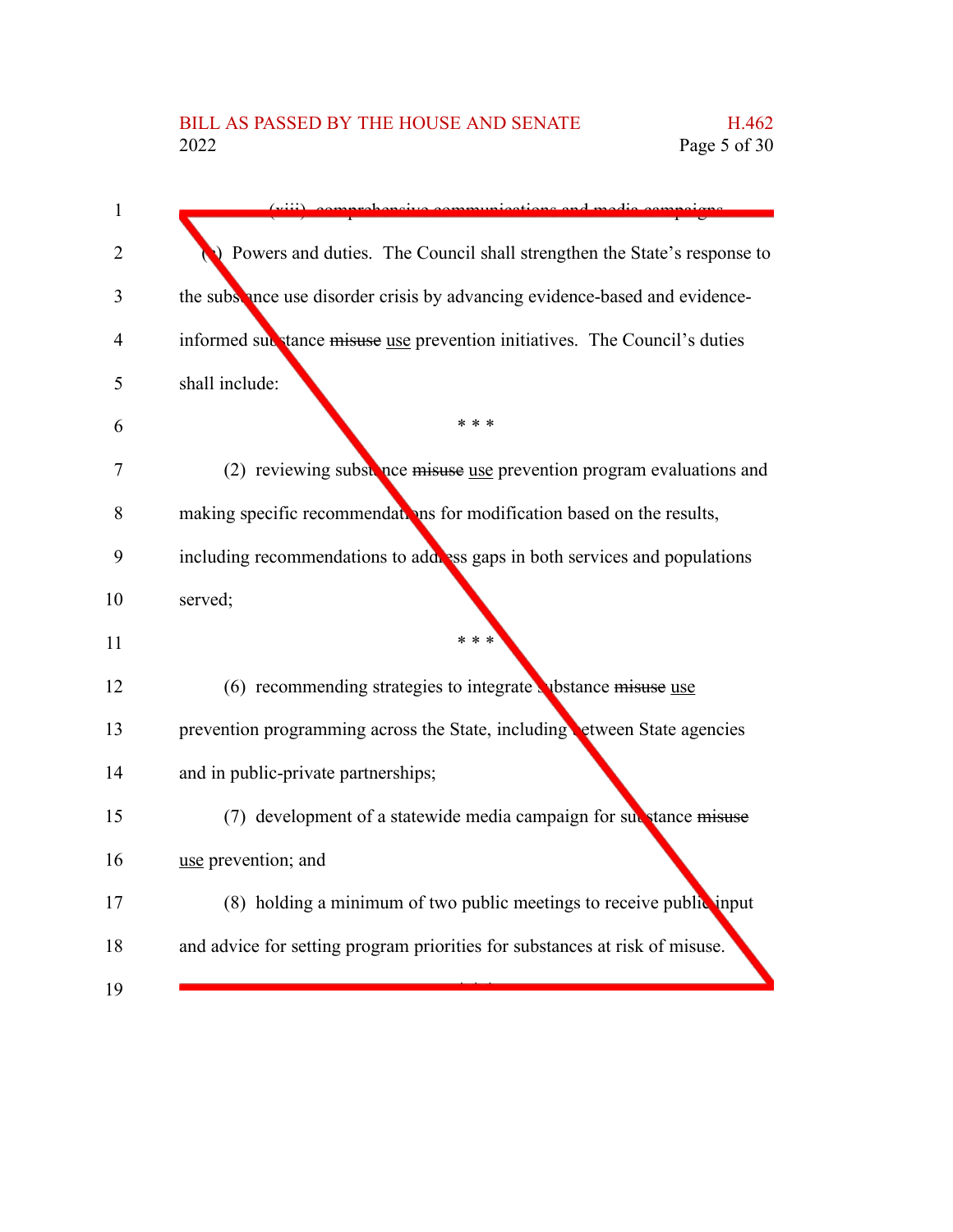# BILL AS PASSED BY THE HOUSE AND SENATE H.462<br>2022 Page 6 of 30

| 1  | stance The Council shall have edministrative tools                            |
|----|-------------------------------------------------------------------------------|
| 2  | con munications assistance from the Manager of Substance Misuse Use           |
| 3  | Prevent on established pursuant to section 4804 of this title.                |
| 4  | * * *                                                                         |
| 5  | $(g)$ Organization.                                                           |
| 6  | (1) Members of the Council shall serve two-year terms and may be              |
| 7  | reappointed. Any vacanty on the Council shall be filled in the same manner as |
| 8  | the original appointment. The replacement member shall serve for the          |
| 9  | remainder of the unexpired term. Any individual interested in serving on the  |
| 10 | Council may submit a letter of interest or resume to the Manager of Substance |
| 11 | Misuse Use Prevention.                                                        |
| 12 | * * *                                                                         |
| 13 | Sec. 4. 18 V.S.A. § 4804 is amended to read:                                  |
| 14 | § 4804. MANAGER OF SUBSTANCE MISUSE USE PREVENTION                            |
| 15 | There is created the permanent position of the Manager of Substance           |
| 16 | Misuse Use Prevention within the Department of Health for the purpose of:     |
| 17 | (1) coordinating the work of the Substance Misuse Use Prevention              |
| 18 | Oversight and Advisory Council established pursuant to section 4803 of this   |
| 19 | title; and                                                                    |
| 20 | (2) coorumaung regional planning.                                             |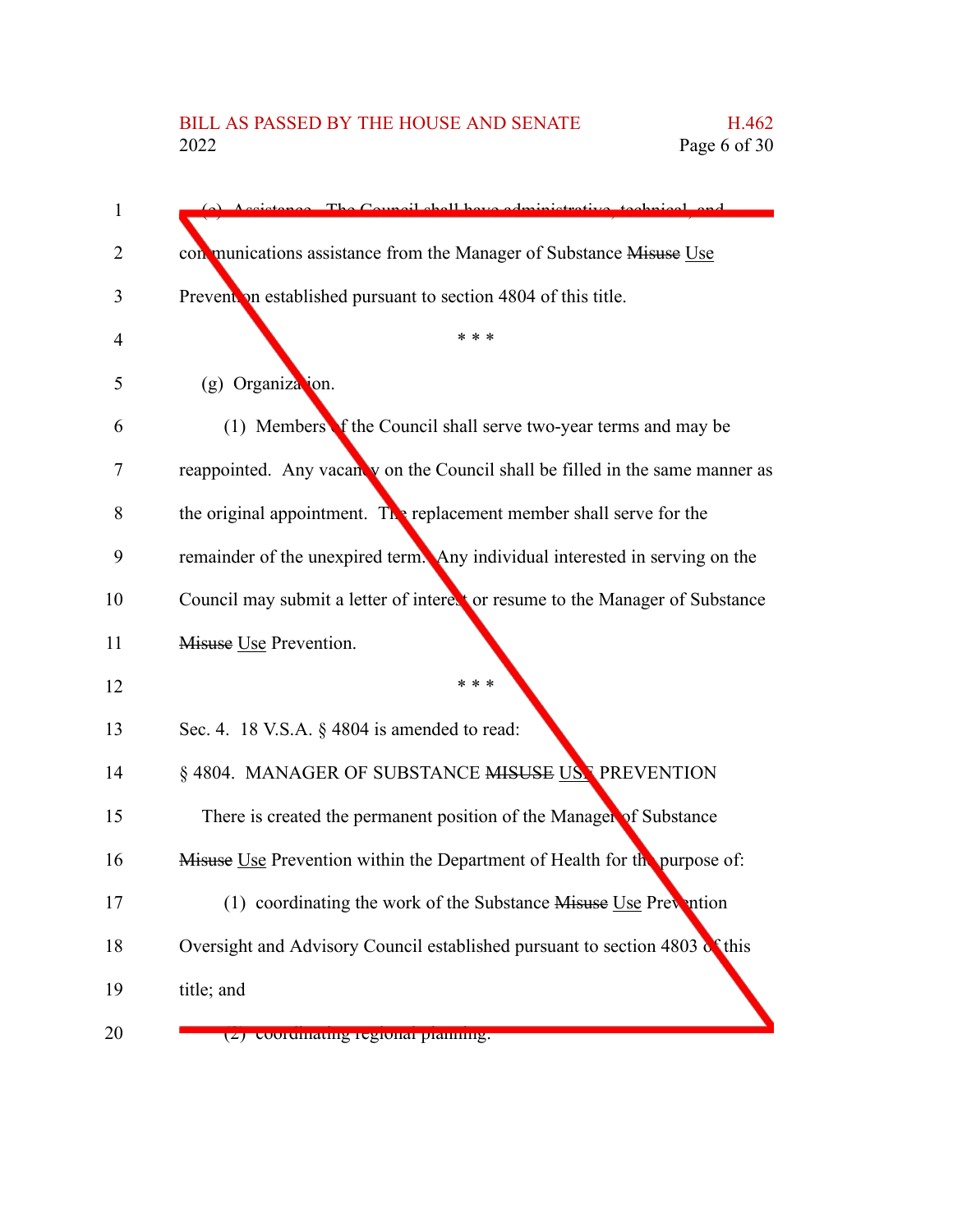| 1  | $\sim$ 5 19 VC A $\sim$ 1906 is amonded to ready                               |
|----|--------------------------------------------------------------------------------|
| 2  | § 4806. DIVISION OF ALCOHOL AND DRUG ABUSE SUBSTANCE USE                       |
| 3  | <b>PROGRAMS</b>                                                                |
| 4  | (a) The Division of Alcohol and Drug Abuse Substance Use Programs              |
| 5  | shall plan, open te, and evaluate a consistent, effective program of substance |
| 6  | abuse programs. All duties, responsibilities, and authority of the Division    |
| 7  | shall be carried out and exercised by and within the Department of Health.     |
| 8  | * * *                                                                          |
| 9  | (c) Under the direction of the Commissioner of Health, the Deputy              |
| 10 | Commissioner of Alcohol and Drug Abuse Programs for the Division shall         |
| 11 | review and approve all alcohol and drug programs developed or administered     |
| 12 | by any State agency or department, except for alcohol and drug education       |
| 13 | programs developed by the Agency of Education in conjunction with the          |
| 14 | Alcohol and Drug Abuse Council pursuant to 16 V.N.A. § 909.                    |
| 15 | * * *                                                                          |
| 16 | Sec. 6. 18 V.S.A. $\S$ 7253 is amended to read:                                |
| 17 | § 7253. CLINICAL RESOURCE MANAGEMENT AND OVERSIGHT                             |
| 18 | The Commissioner of Mental Health, in consultation with health care            |
| 19 | providers as defined in section 9432 of this title, including designated       |
| 20 | hospitals, designated agencies, individuals with mental conditions or          |
| 21 | рхуспіанте сизалиннез, ане опісі максионесть, міан есмен ане пирісністі а      |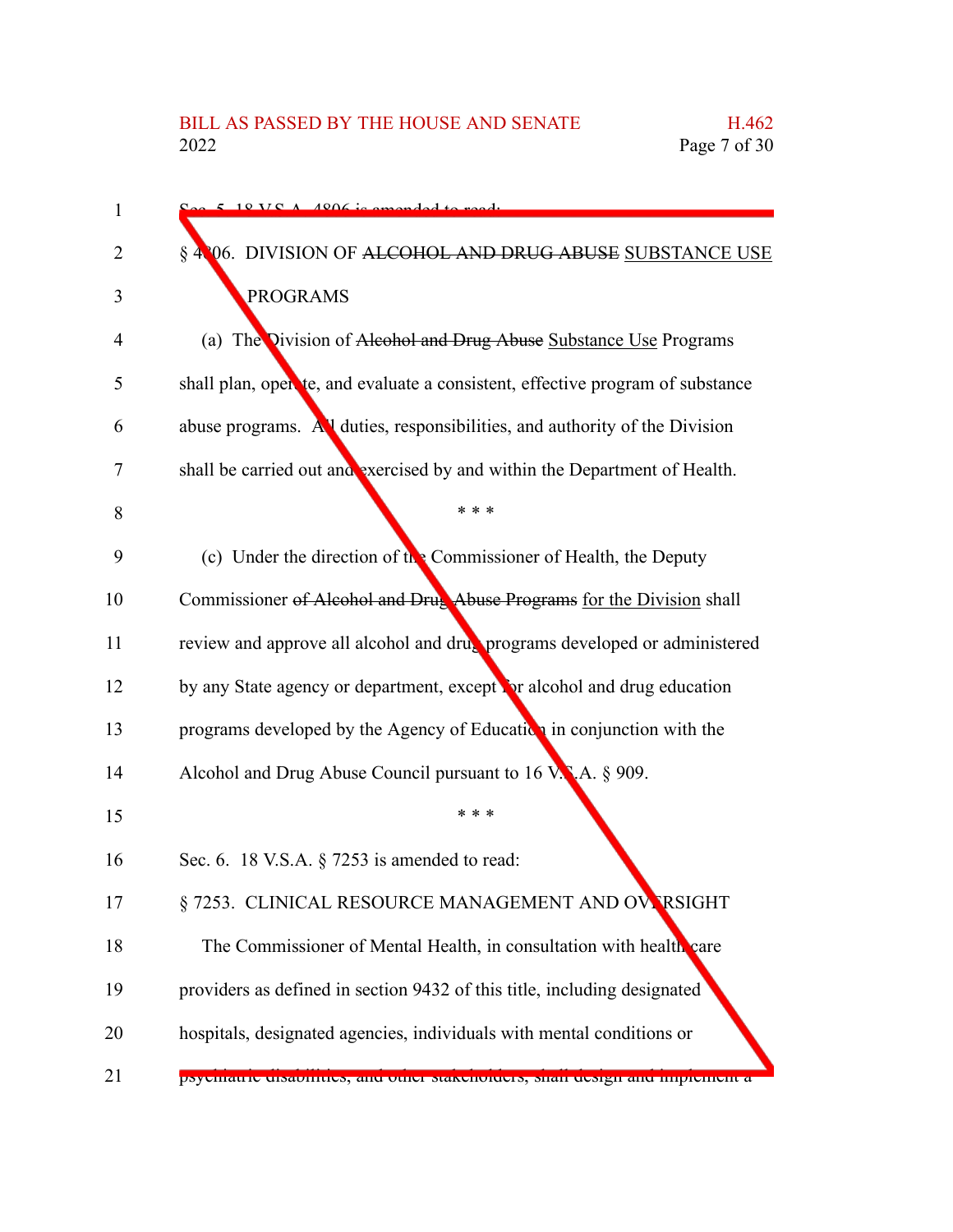## BILL AS PASSED BY THE HOUSE AND SENATE H.462 2022 Page 8 of 30

the highest quality and facilitates long-term, sustained recovery for individuals in the custody of the Commissioner. \* \* \* (2) For  $\mathbf{t}$  be purpose of maintaining the integrity and effectiveness of the clinical resource management system, the Department of Mental Health shall: \* \* \* (B) coordinate care across the mental and physical health care systems as well as ensure coordination within the Agency of Human Services, particularly the Department of Corrections, the Department of Health's Alcohol and Drug Abuse Division of Substance Use Programs, and the Department of Disabilities, Aging, and Independent Living; \* \* \* Sec. 7. 23 V.S.A. § 1216 is amended to read: § 1216. PERSONS UNDER 21 YEARS OF AGE; ALCOHOL CONCENTRATION OF 0.02 OR MORE \* \* \* (g) The Alcohol and Driving Program required under this section shall be administered by the Office of Alcohol and Drug Abuse Department of Health's Division of Substance Use Programs and shall take into consideration any particular treatment needs of operators under the age of 21 years of age. 1 2 3 4 5 6 7 8 9 10 11 12 13 14 15 16 17 18 19 20 21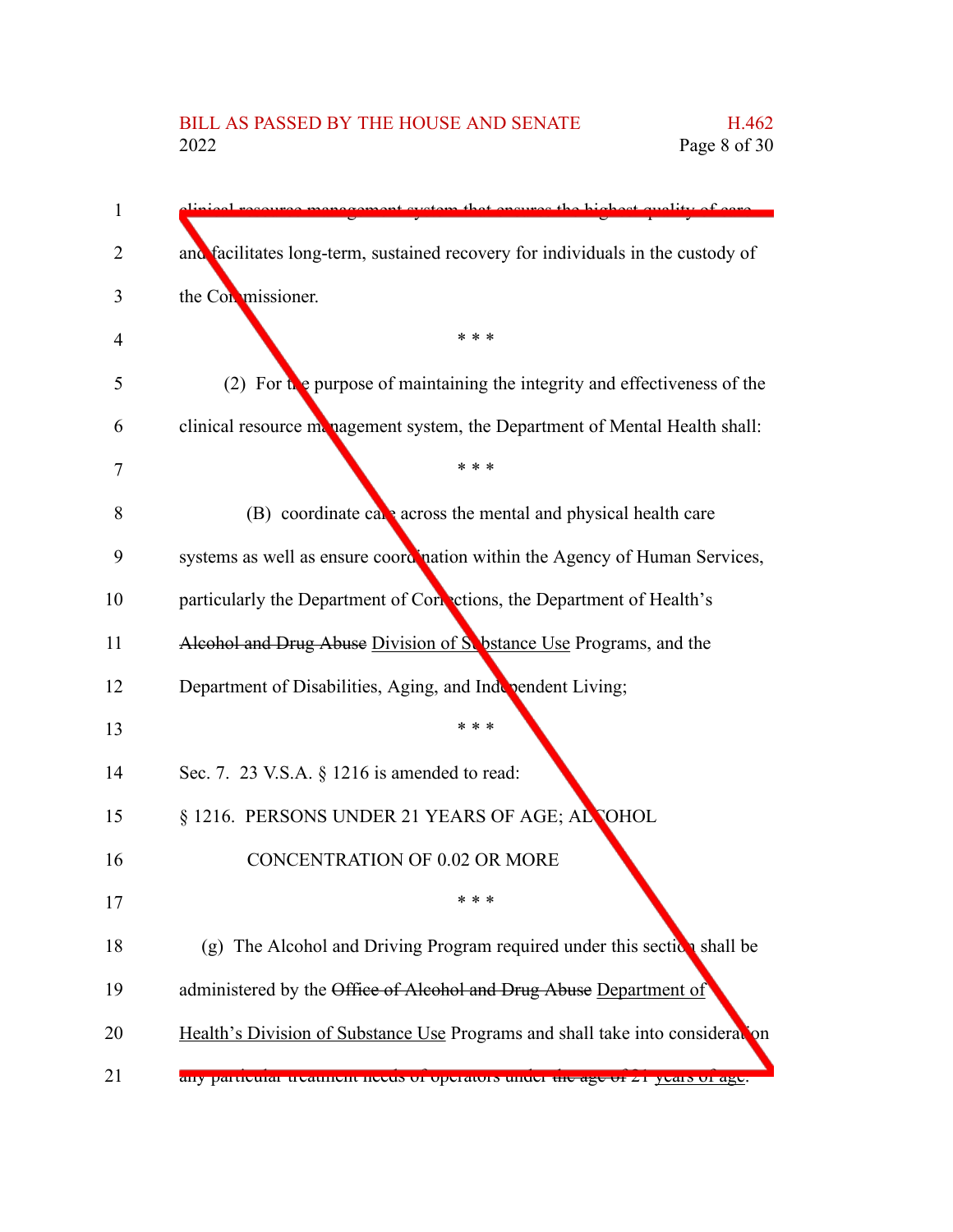| 1  | * * *                                                                                 |
|----|---------------------------------------------------------------------------------------|
| 2  | Sec. 8. 23 V.S.A. § 3207f is amended to read:                                         |
| 3  | § 3207f. PERSONS UNDER 21 YEARS OF AGE; ALCOHOL                                       |
| 4  | <b>CONCENTRATION OF 0.02 OR MORE</b>                                                  |
| 5  | * * *                                                                                 |
| 6  | (f) The alcohol program required under this section shall be administered             |
| 7  | by the Office of Alcohol and Drug Abuse Department of Health's Division of            |
| 8  | Substance Use Programs and shall take into consideration any particular               |
| 9  | treatment needs of operators under the age of 21 years of age.                        |
| 10 |                                                                                       |
| 11 | Sec. 9. 23 V.S.A. § 3323a is amended to rea                                           |
| 12 | § 3323a. PERSONS UNDER 21 YEARS OF ASE; ALCOHOL                                       |
| 13 | <b>CONCENTRATION OF 0.02 OR MORE</b>                                                  |
| 14 | * * *                                                                                 |
| 15 | (f) The alcohol program required under this section shall $\mathbf{e}_2$ administered |
| 16 | by the Office of Alcohol and Drug Abuse Department of Health's Division of            |
| 17 | Substance Use Programs and shall take into consideration any particulary              |
| 18 | treatment needs of operators under the age of 21 years of age.                        |
| 19 |                                                                                       |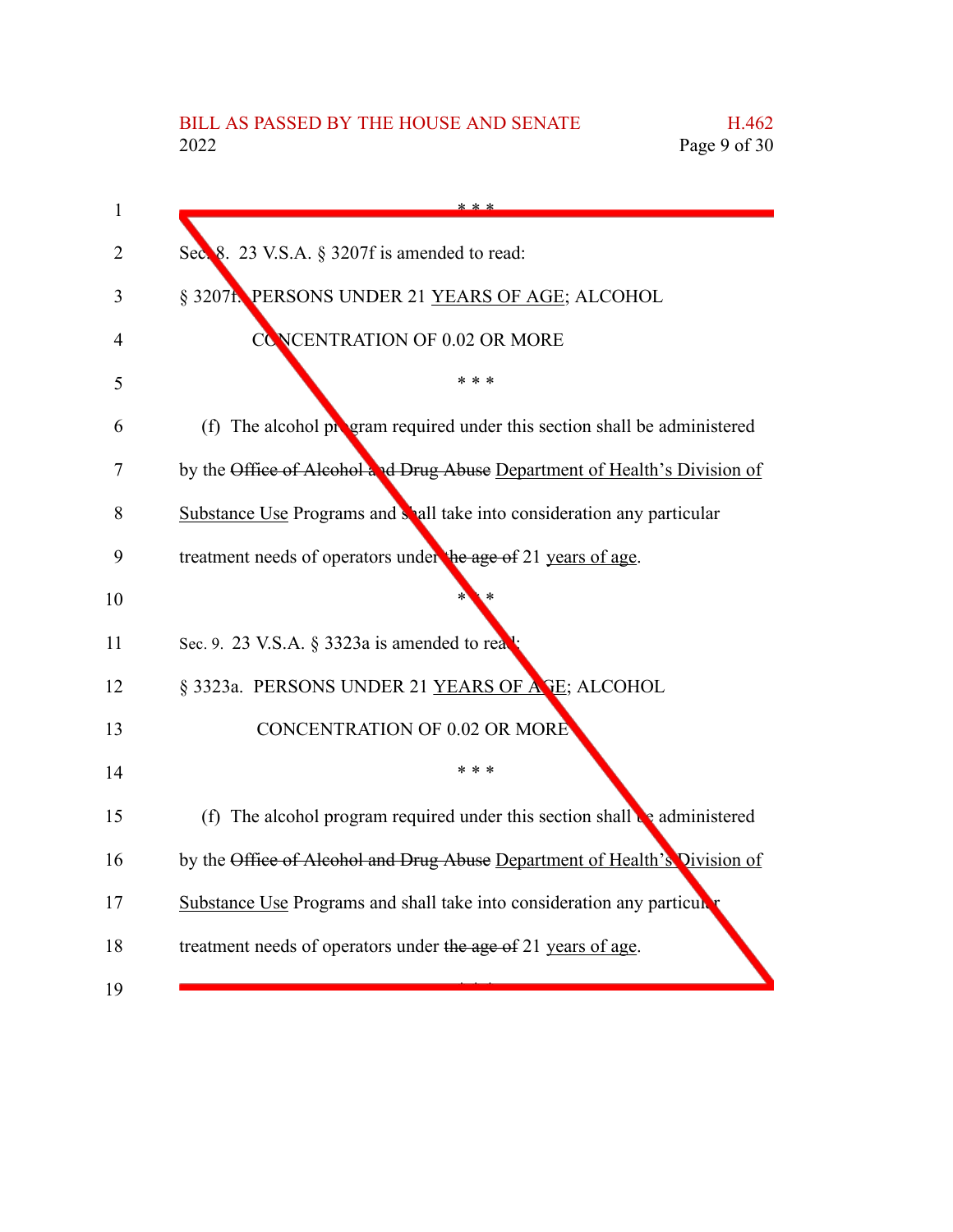| $\mathbf 1$ | $10.22$ VC A $8.5272$ is amonded to ready                                     |
|-------------|-------------------------------------------------------------------------------|
| 2           | § 5.72. JUVENILE JUSTICE UNIT; JUVENILE JUSTICE DIRECTOR                      |
| 3           | * * *                                                                         |
| 4           | (c) The vivenile Justice Director shall ensure that the following occur:      |
| 5           | * * *                                                                         |
| 6           | $(3)$ cooperation among appropriate departments, including the                |
| 7           | Department; the Agency of Education; the Departments of Corrections, of       |
| 8           | Labor, of Mental Health, of Lublic Safety, and of Disabilities, Aging, and    |
| 9           | Independent Living; and the Department of Health's Division of Alcohol and    |
| 10          | <b>Drug Abuse Substance Use Programs</b>                                      |
| 11          | $* *$                                                                         |
| 12          | *** Expansion of Drug Disposal Kiosks ***                                     |
| 13          | Sec. 11. 18 V.S.A. § 4224 is amended to read:                                 |
| 14          | § 4224. UNUSED PRESCRIPTION DRUG DISPOSAL PROGRAM                             |
| 15          | (a) The Department of Health shall establish and maint in the Statewide       |
| 16          | Unused Prescription Drug Disposal Program to provide for the safe disposal of |
| 17          | Vermont residents' unused and unwanted prescription drugs. The Program        |
| 18          | may include establishing secure collection and disposal sites and providing   |
| 19          | medication envelopes for sending unused prescription drugs to an authorize    |
| 20          | concentum racinty for destruction.                                            |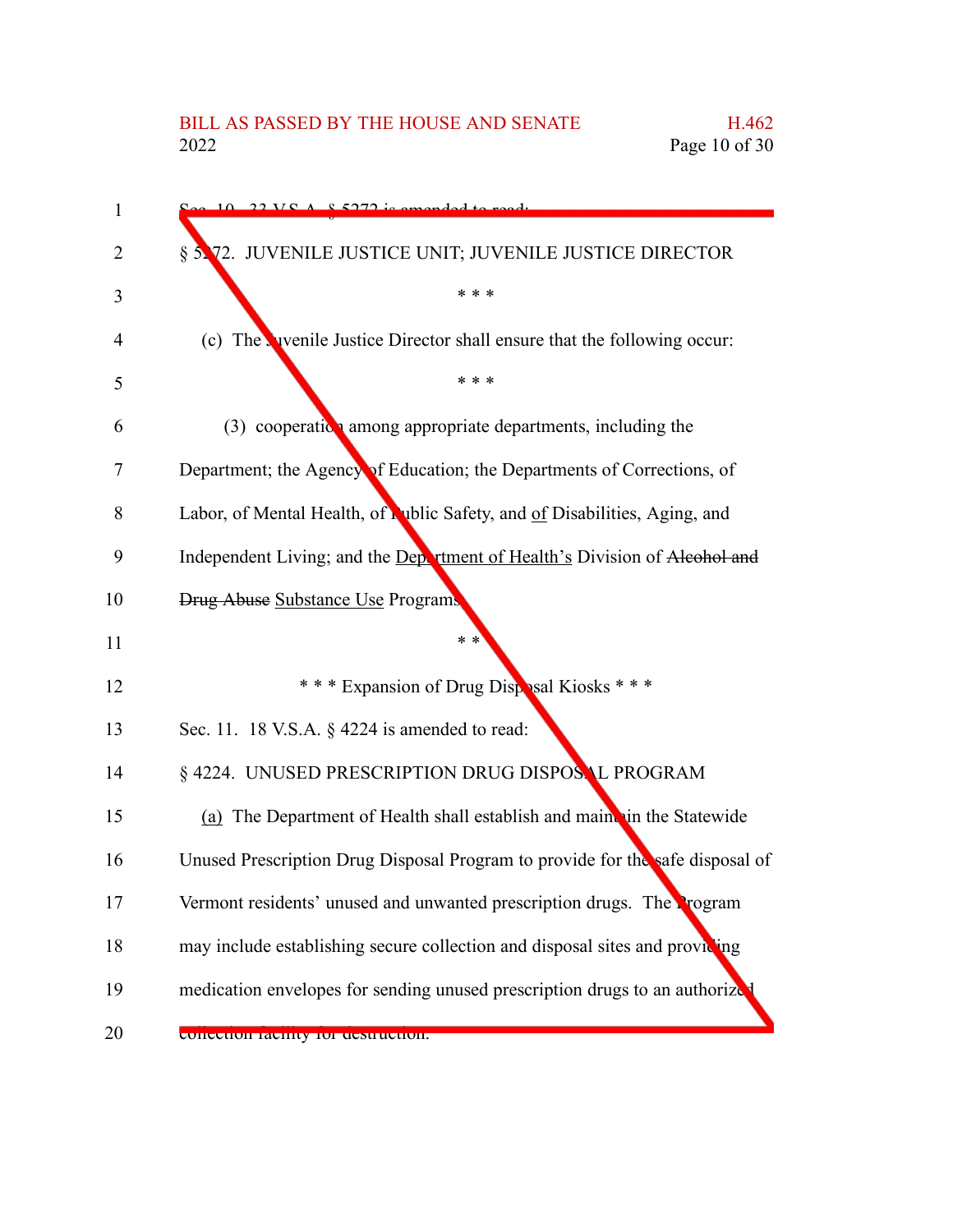| $\mathbf{1}$   | or more octoblishments in the United States<br>that operate $10$                    |
|----------------|-------------------------------------------------------------------------------------|
|                |                                                                                     |
| $\overline{2}$ | which concurrently conducting business in Vermont, shall enroll in a drug           |
| 3              | disposal viosk program not later than December 31, 2022.                            |
| 4              | *** Child Fatality Review Team ***                                                  |
| 5              | Sec. 12. 18 V.S.A. \$1561 is amended to read:                                       |
| 6              | § 1561. CHILD FATAL TY REVIEW TEAM                                                  |
| 7              | * * *                                                                               |
| 8              | $(g)(4)$ Confidentiality.                                                           |
| 9              | $(1)(A)$ The records produced or equired by the Team are exempt from                |
| 10             | public inspection and copying under the Public Records Act and shall be kept        |
| 11             | confidential. The records of the Team are not subject to subpoena, discovery,       |
| 12             | or introduction into evidence in a civil or criminal action. Nothing in this        |
| 13             | section shall be construed to limit or restrict the right to discover or use in any |
| 14             | civil or criminal proceedings information or records that are avaluable from        |
| 15             | another source and entirely outside the Team's review. The Team shall not use       |
| 16             | the information or records generated during the course of its review for            |
| 17             | purposes quier man mose aeserbed in uns secuent.                                    |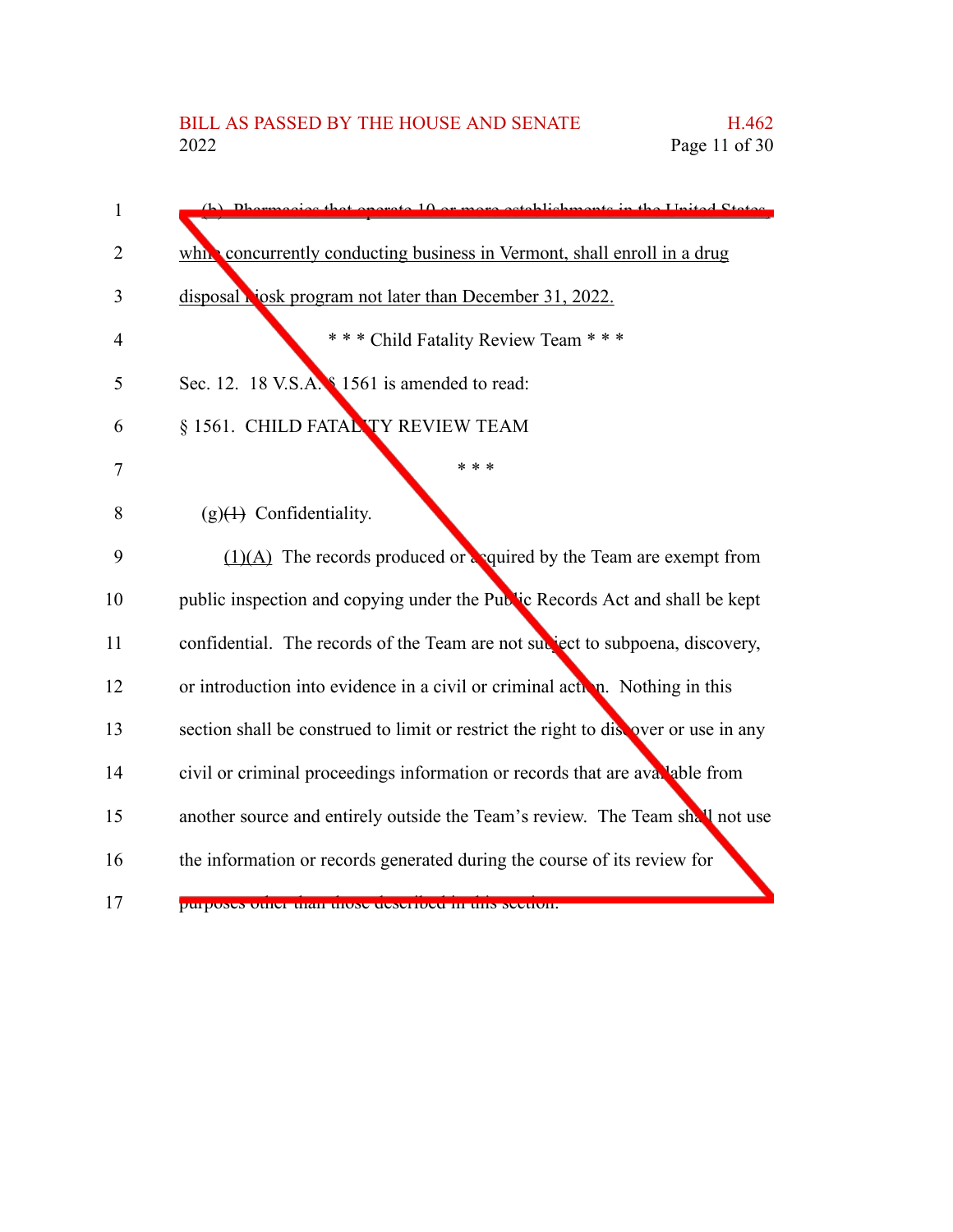| 1  | (D) The Department may share deidentified data produced on                      |
|----|---------------------------------------------------------------------------------|
| 2  | acq ired by the Team with other states that have child fatality review panels,  |
| 3  | provided access under such agreements is consistent with the privacy, security, |
| 4  | and disclose re protections in this chapter.                                    |
| 5  | * * *                                                                           |
| 6  | *** Autopsy Reports ***                                                         |
| 7  | Sec. 13. 18 V.S.A. $\S$ 5.05 is amended to read:                                |
| 8  | § 5205. DEATH CERTIFINATE WHEN NO ATTENDING PHYSICIAN                           |
| 9  | AND IN OTHER CIRCUMSTANCES; AUTOPSY                                             |
| 10 | * * *                                                                           |
| 11 | (f) The State's Attorney or Chief Medical Examiner, if either deem it           |
| 12 | necessary and in the interest of public healt welfare, and safety, or in        |
| 13 | furtherance of the administration of the law, may order an autopsy to be        |
| 14 | performed by the Chief Medical Examiner or under his or her the Chief           |
| 15 | Medical Examiner's direction. Upon completion of the autopsy, the Chief         |
| 16 | Medical Examiner shall submit a report to such State's Attomacy and the         |
| 17 | Attorney General and shall submit a report of death to the State Registrar.     |
| 18 | Upon the written request of a federal prosecutor or a prosecutor in a nother    |
| 19 | state, the Chief Medical Examiner shall submit a report of a death to the       |
| 20 | requesting office.                                                              |
| 21 |                                                                                 |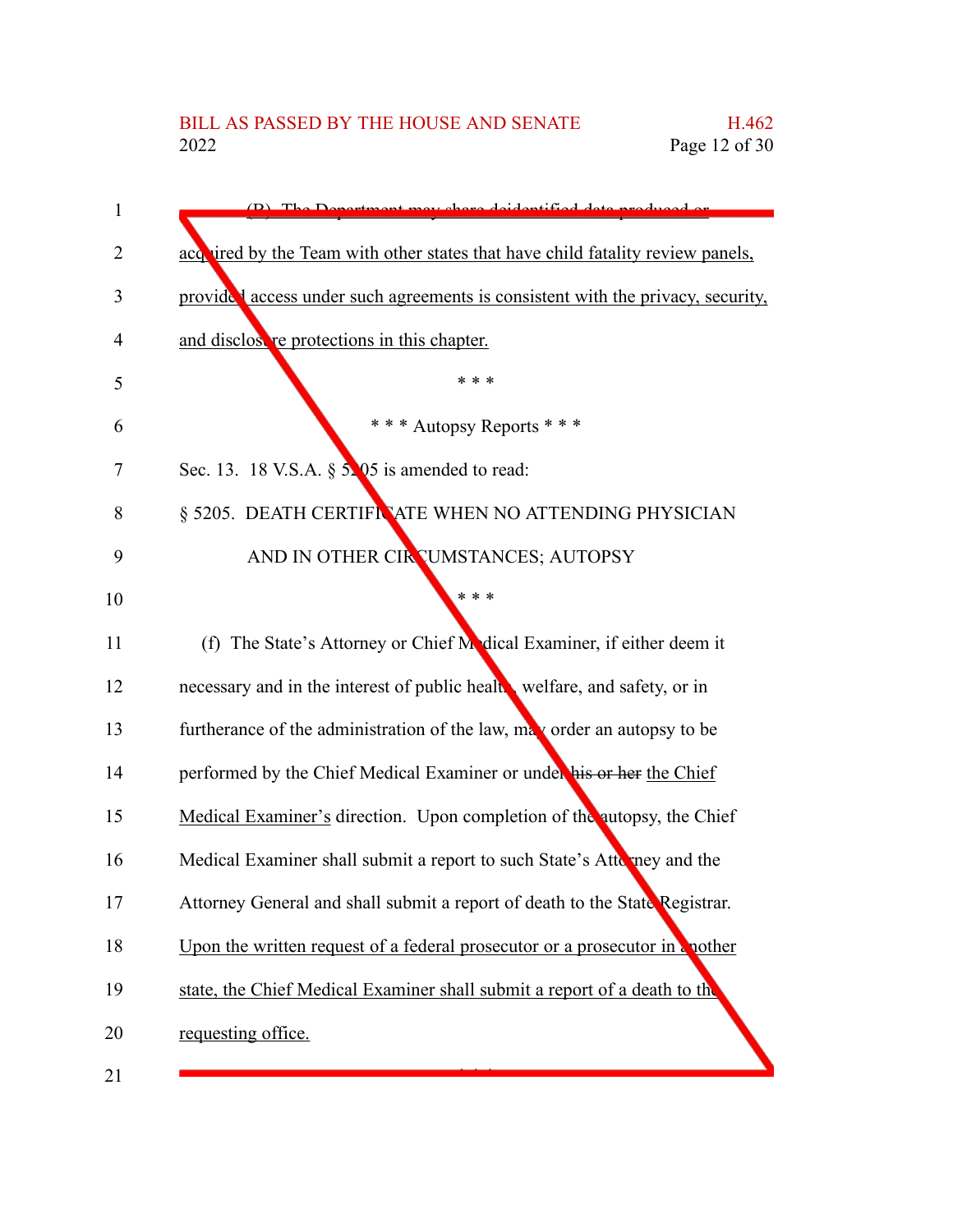| Sec 14. EFFECTIVE DATE                      |
|---------------------------------------------|
| ПІВ<br>jul shah lakt theul on Jul           |
| *** Division of Substance Use Programs ***  |
| Sec. 1. 3 V.S.A. § 3004 is amended to read: |

*§ 3004. PERSONNEL DESIGNATION*

*The Secretary, Deputy Secretary, commissioners, deputy commissioners, attorneys, Directors of the Offices of State Economic Opportunity, of Alcohol and Drug Abuse Programs, and of Child Support, and all members of boards, committees, commissions, or councils attached to the Agency for support are exempt from the classified State service. Except as authorized by section 311 of this title or otherwise by law, all other positions shall be within the classified service.*

*Sec. 2. 18 V.S.A. § 4255 is amended to read:*

*§ 4255. VERMONT PRESCRIPTION DRUG ADVISORY COUNCIL*

*(b)(1) The Advisory Council shall consist of the following members:*

*(A) the Commissioner of Health or designee, who shall serve as chair;*

*\* \* \**

*(B) the Deputy Commissioner of Health for Alcohol and Drug* 

*the Division of Substance Use Programs or designee;*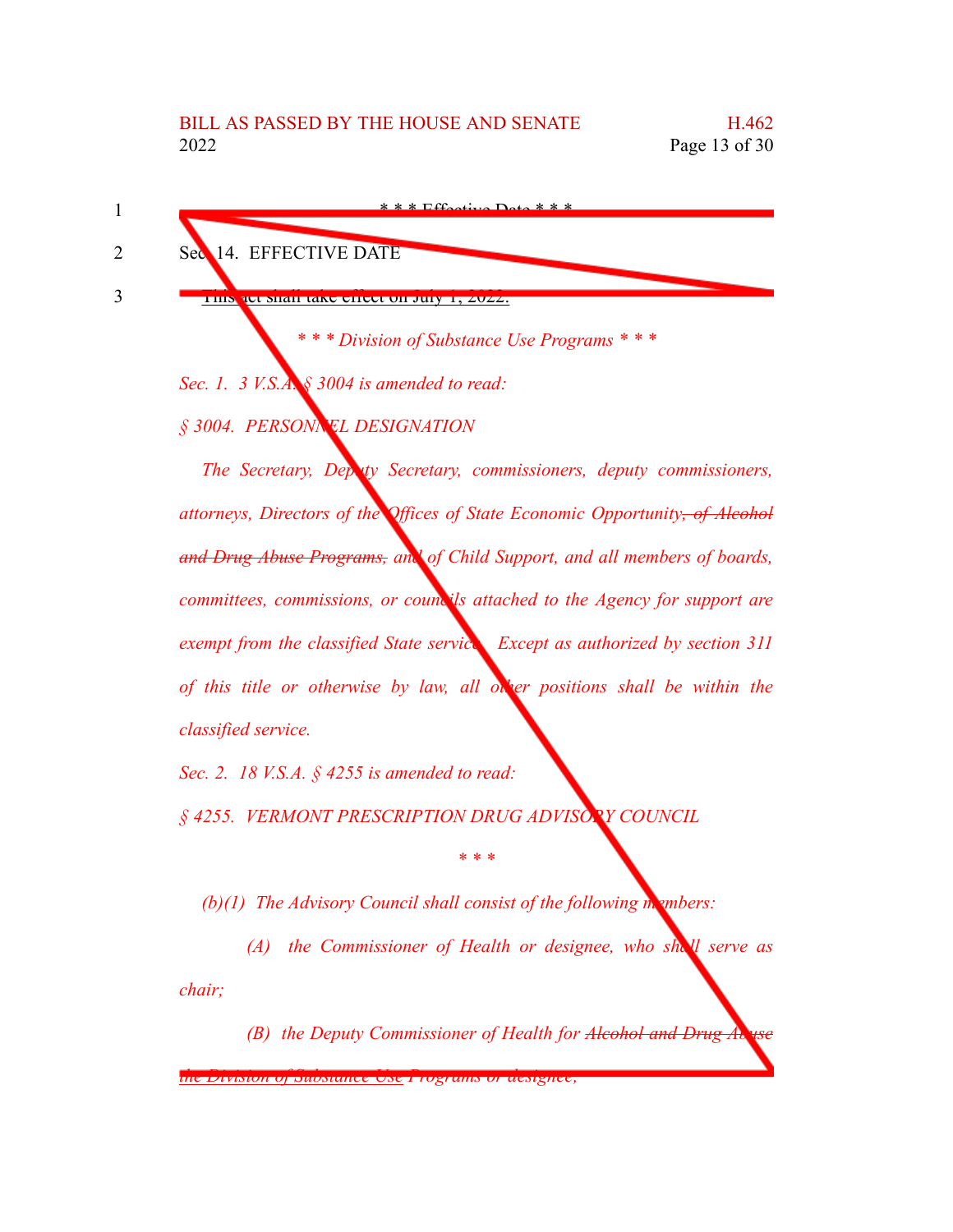*(CC) a drug and alcohol abuse counselor licensed pursuant to 26 V.S.A. chapter 62, to be selected by the Deputy Commissioner of Health for Alcohol and Drug Abuse the Division of Substance Use Programs;*

*\* \* \**

*Sec. 3. 18 V.S.A. 4806 is amended to read: § 4806. DIVISION OF ALCOHOL AND DRUG ABUSE SUBSTANCE USE PROGRAMS*

*(a) The Division of Alcohol and Drug Abuse Substance Use Programs shall plan, operate, and evaluate a consistent, effective program of substance abuse use programs.* All *duties, responsibilities, and authority of the Division shall be carried out and exercised by and within the Department of Health.*

*\* \* \**

*(c) Under the direction of the Commissioner of Health, the Deputy Commissioner of Alcohol and Drug Abuse Programs for the Division shall review and approve all alcohol and drug programs developed or administered by any State agency or department, except for alcohol and drug education programs developed by the Agency of Education in conjunction with the Alcohol and Drug Abuse Council pursuant to 16 V.S.A. § 909.*

*Sec. 4. 18 V.S.A. § 7253 is amended to read:*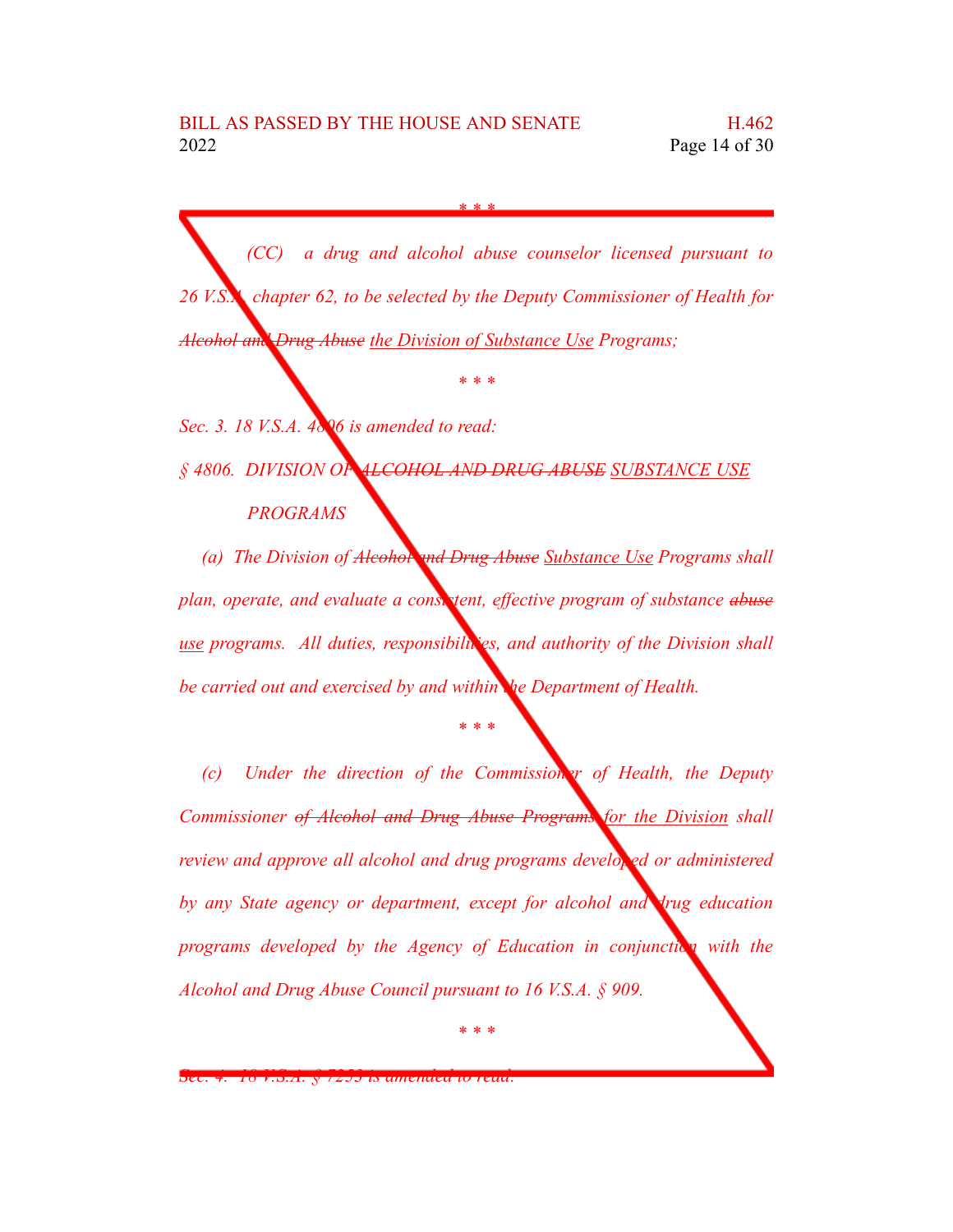*§ 7253. CLINICAL RESOURCE MANAGEMENT AND OVERSIGHT*

*The Commissioner of Mental Health, in consultation with health care providers as defined in section 9432 of this title, including designated hospitals, designated agencies, individuals with mental conditions or psychiatric disabilities, and other stakeholders, shall design and implement a clinical resource mmagement system that ensures the highest quality of care and facilitates long-term, sustained recovery for individuals in the custody of the Commissioner.*

*(2) For the purpose of maintaining the integrity and effectiveness of the clinical resource management system, the Department of Mental Health shall:*

*\* \* \**

*\* \* \**

*(B) coordinate care across the mental and physical health care systems as well as ensure coordination within the Agency of Human Services, particularly the Department of Corrections, the Department of Health's Alcohol and Drug Abuse Division of Substance Use Programs, and the Department of Disabilities, Aging, and Independent Living;*

*\* \* \**

*Sec. 5. 23 V.S.A. § 1216 is amended to read: § 1216. PERSONS UNDER 21 YEARS OF AGE; ALCOHOL*

*CONCENTRATION OF 0.02 OR MORE*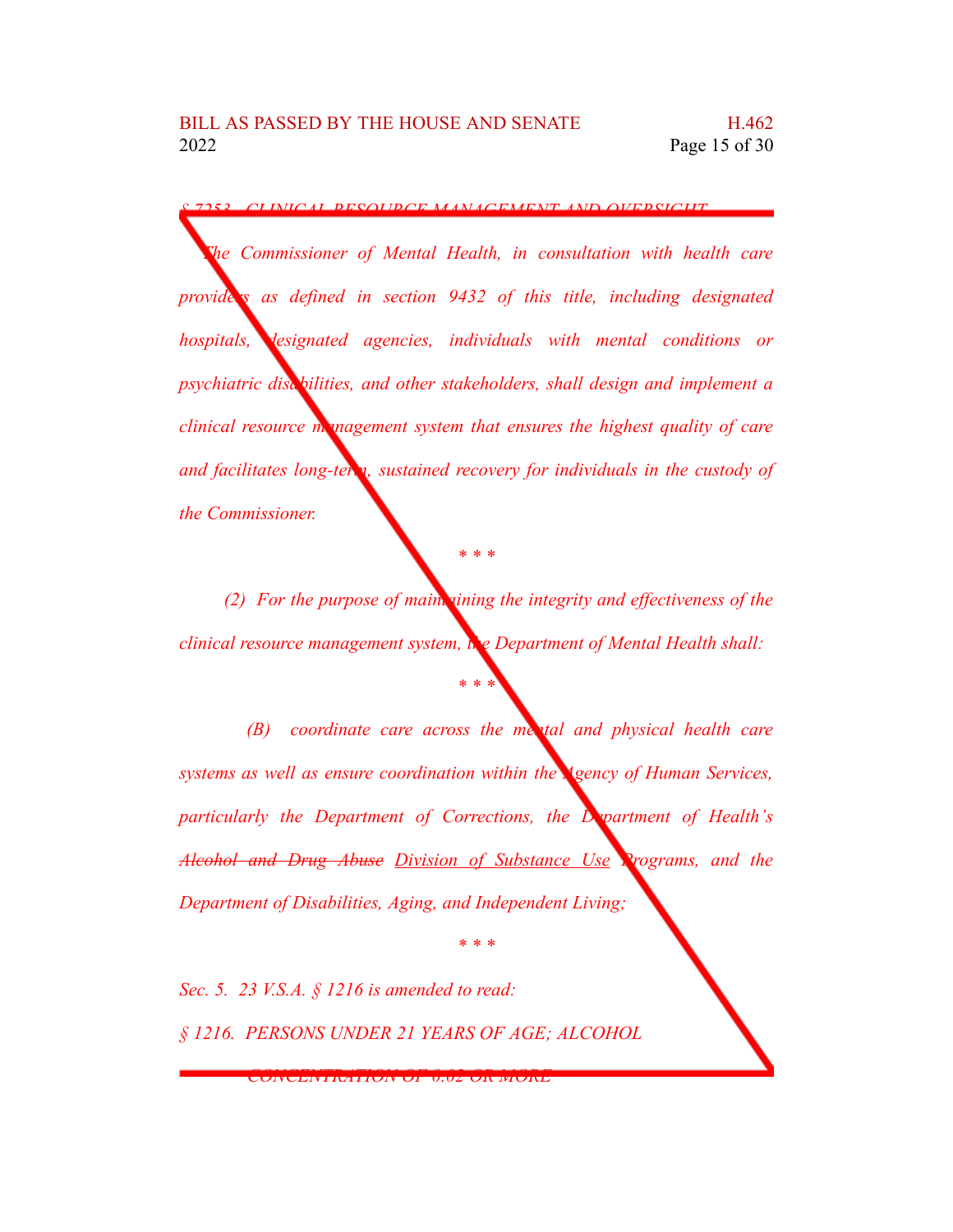*(g) The Alcohol and Driving Program required under this section shall be administered by the Office of Alcohol and Drug Abuse Department of Health's Division of Substance Use Programs and shall take into consideration any particular treatment needs of operators under the age of* 21 *years of age.* 

*\* \* \**

*Sec. 6. 23 V.S.A. § 3207f is amended to read: § 3207f. PERSONS UNDER 21 YEARS OF AGE; ALCOHOL CONCENTRATION OF 0.02 OR MORE*

*(f) The alcohol program required under this section shall be administered by the Office of Alcohol and Drug Abuse Department of Health's Division of Substance Use Programs and shall take into consideration any particular treatment needs of operators under the age of 21 years of age.*

*\* \* \**

*\* \* \**

*Sec. 7. 23 V.S.A. § 3323a is amended to read: § 3323a. PERSONS UNDER 21 YEARS OF AGE; ALCOHOL CONCENTRATION OF 0.02 OR MORE*

*(f)* The alcohol program required under this section shall be administed-

*\* \* \**

*by the Office of Alcohol and Drug Abuse Department of Health's Division of*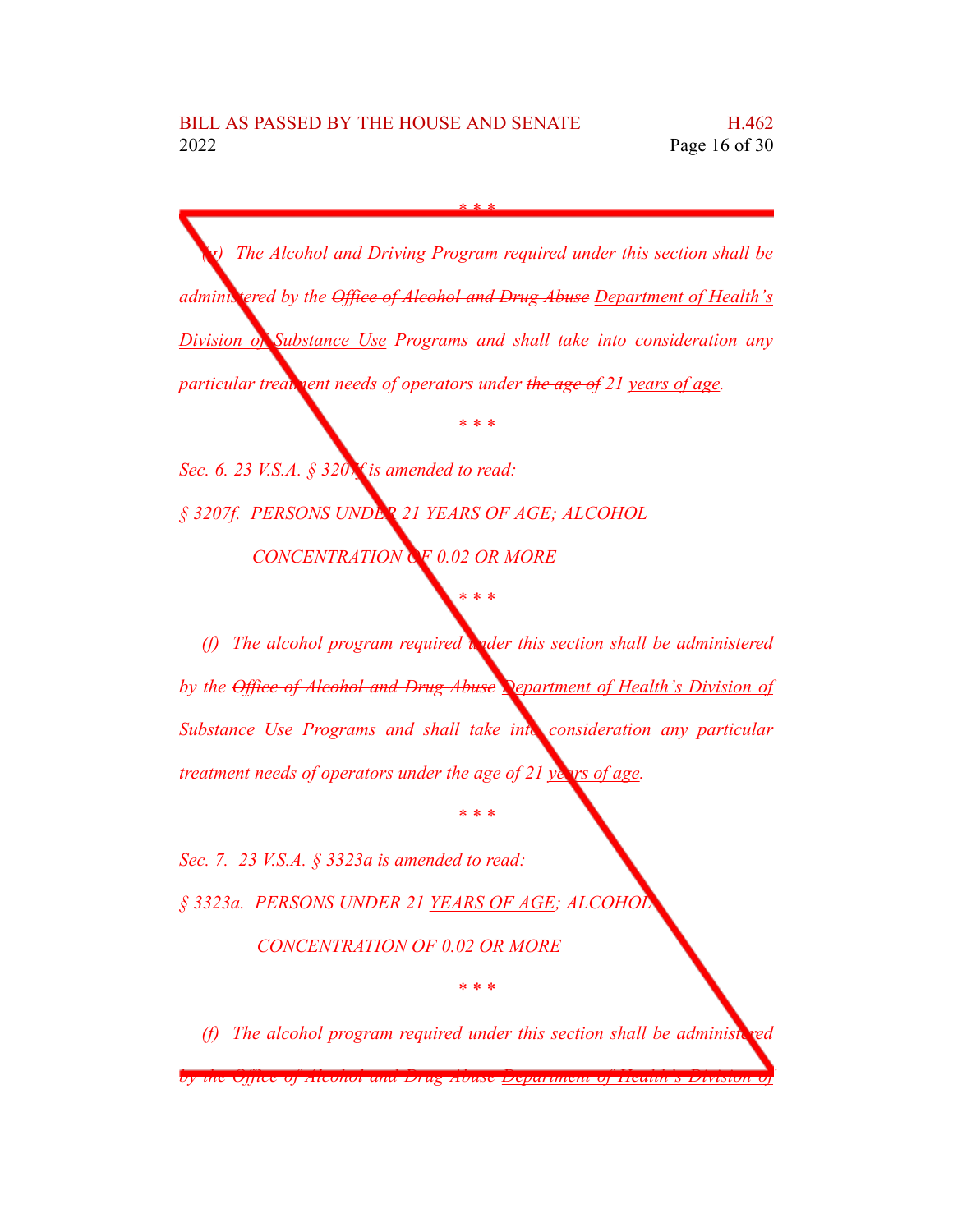*Substance Use Programs and shall take into consideration any particular*

*\* \* \**

*treatment needs of operators under the age of 21 years of age.*

*Sec. 8. 33 V.S.A. § 5272 is amended to read:*

*§ 5272. JUVENILE JUSTICE UNIT; JUVENILE JUSTICE DIRECTOR*

*(c) The Juvenile Justice Director shall ensure that the following occur:*

*\* \* \**

*\* \* \**

*(3) cooperation among appropriate departments, including the Department; the Agency of Education; the Departments of Corrections, of Labor, of Mental Health, of Public Safety, and of Disabilities, Aging, and Independent Living; and the Department of Health's Division of Alcohol and Drug Abuse Substance Use Programs;*

*\** \* *\* Expansion of Drug Disposal Kios* 

*\* \* \**

*Sec. 9. 18 V.S.A. § 4224 is amended to read:*

*§ 4224. UNUSED PRESCRIPTION DRUG DISPOSAL PROGRAM*

*(a) The Department of Health shall establish and maintain the Statewide Unused Prescription Drug Disposal Program to provide for the safe disposal of Vermont residents' unused and unwanted prescription drugs. The Program*

*may include establishing secure collection and disposal sites and providing*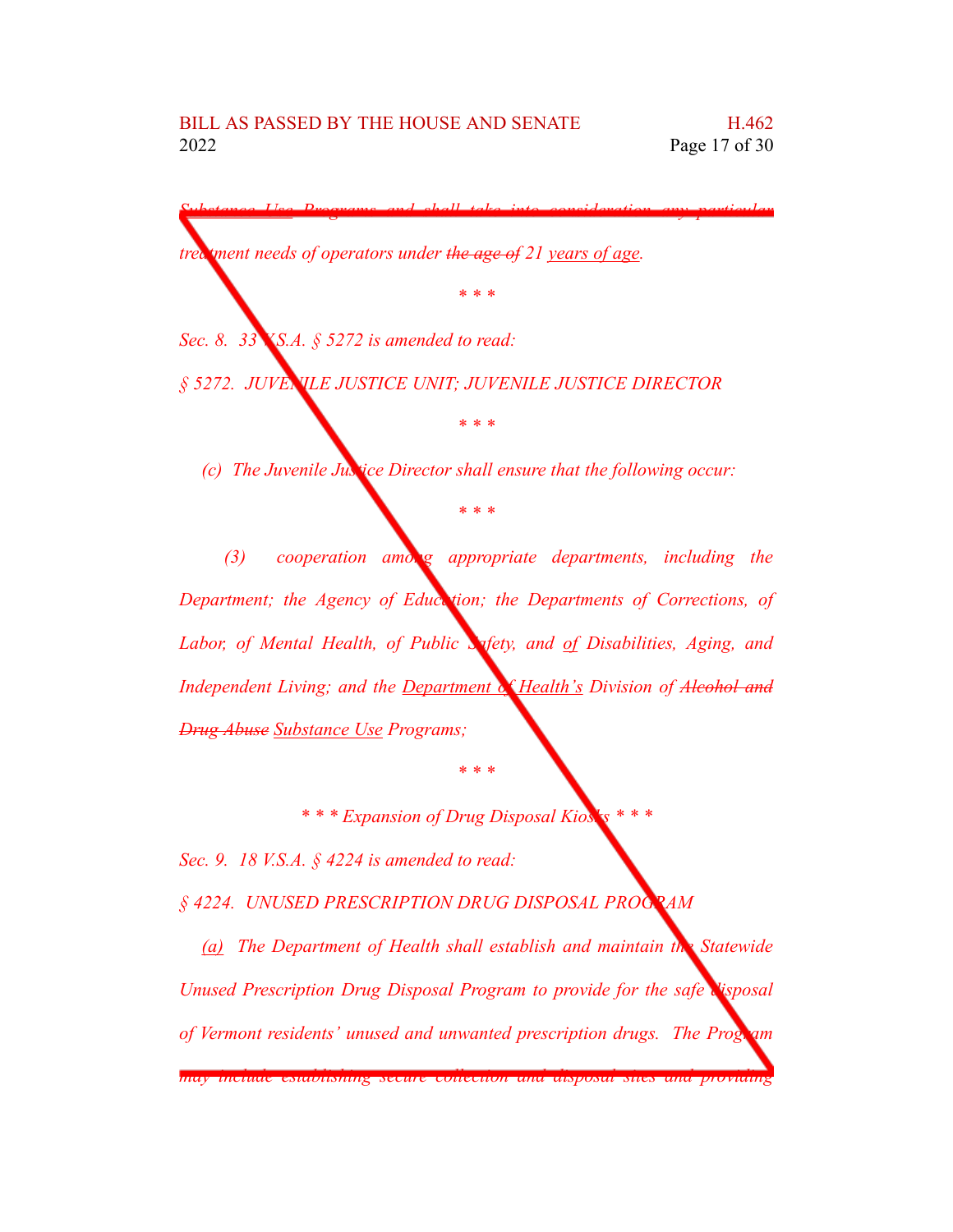| collection facility for destruction.                                         |
|------------------------------------------------------------------------------|
| Pharmacies that operate 10 or more establishments in the United<br>(b)       |
| States, while concurrently conducting business in Vermont, shall enroll in a |
| drug disposal kosk program not later than December 31, 2022.                 |
| *** Child Fatality Review Team ***                                           |
| Sec. 10. 18 V.S.A. $\S$ 15 1 is amended to read:                             |
| § 1561. CHILD FATALITY REVIEW TEAM                                           |

*(g)(1) Confidentiality.*

*(1)(A) The records produced or acquired by the Team are exempt from public inspection and copying under the Public Records Act and shall be kept confidential. The records of the Team are not subject to subpoena, discovery, or introduction into evidence in a civil or criminal action. Nothing in this section shall be construed to limit or restrict the right to discover or use in any civil or criminal proceedings information or records that are available from another source and entirely outside the Team's review. The Team shall not use the information or records generated during the course of its review for purposes other than those described in this section.*

*(B) The Department may share deidentified data produced or acquired by the Team with other states that have child fatality review panels,*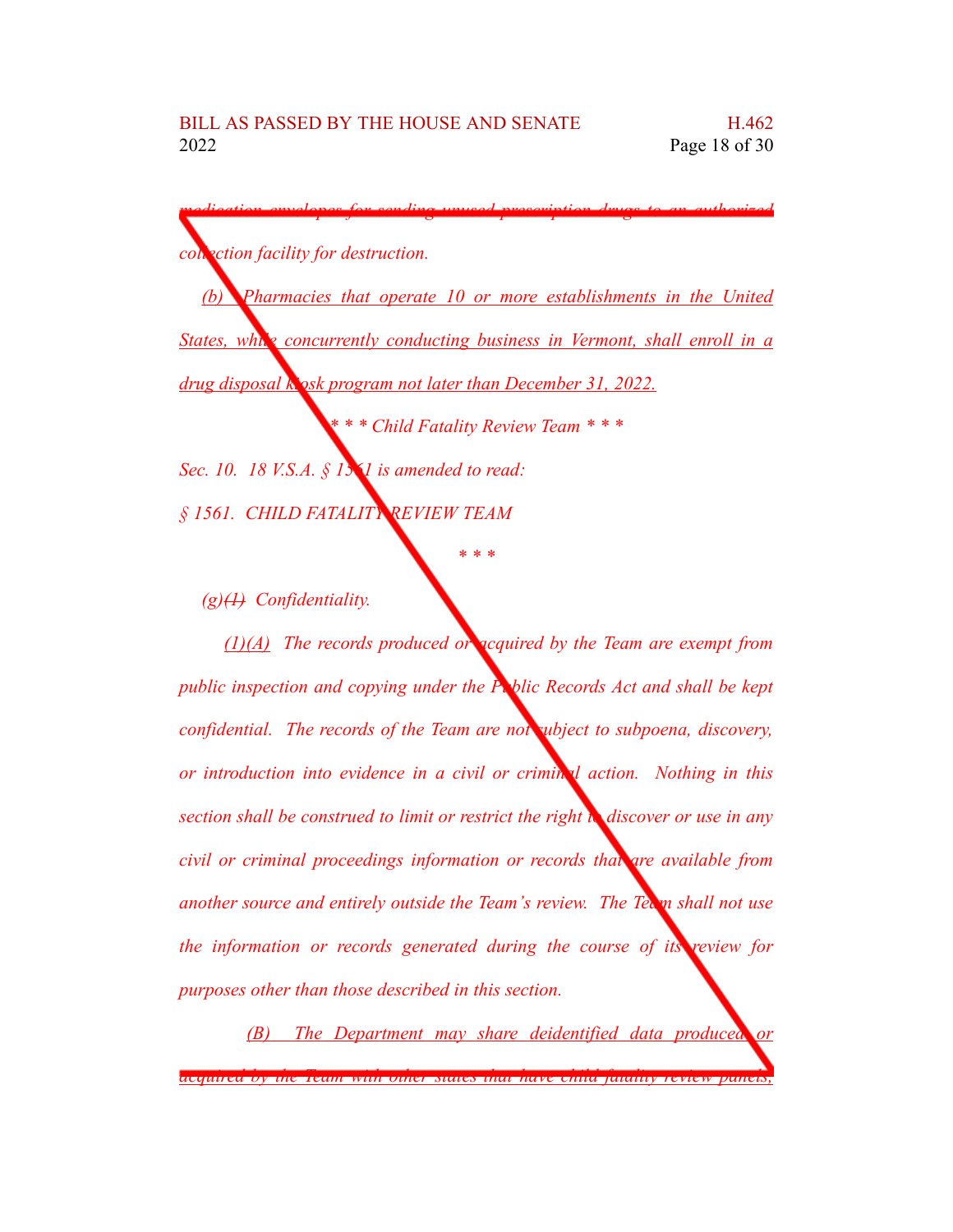*provided access under such agreements is consistent with the privacy, security, and disclosure protections in this chapter. \* \* \* \* \* \* Autopsy Reports \* \* \* Sec. 11. 18 V.S.A. § 5205 is amended to read: § 5205. DEATH CERTIFICATE WHEN NO ATTENDING PHYSICIAN AND IN OTHER CIRCUMSTANCES; AUTOPSY \* \* \* (f) The State's Attorney or Chief Medical Examiner, if either deem it necessary and in the interest of public health, welfare, and safety, or in furtherance of the administration of the law, may order an autopsy to be performed by the Chief Medical Examiner or under his or her the Chief Medical Examiner's direction. Upon completion of the autopsy, the Chief Medical Examiner shall submit a report to such State's Attorney and the Attorney General and shall submit a report of death to the State Registrar. Upon the written request of a federal prosecutor or a prosecutor in another state, the Chief Medical Examiner shall submit a report of a death to the requesting office.*

*\* \* \**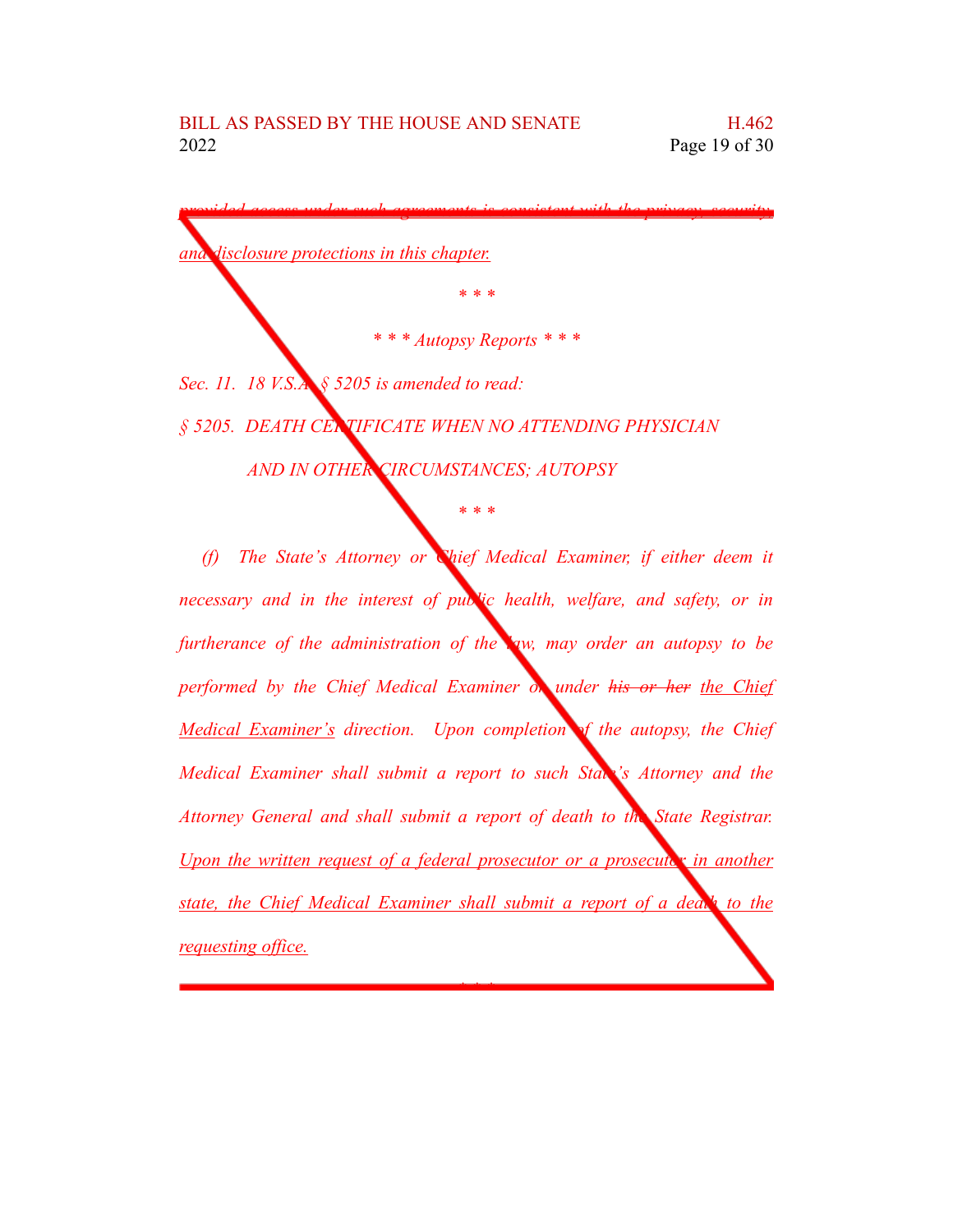

*\* \* \* Division of Substance Use Programs \* \* \**

*Sec. 1. 3 V.S.A. § 3004 is amended to read:*

*§ 3004. PERSONNEL DESIGNATION*

*The Secretary, Deputy Secretary, commissioners, deputy commissioners, attorneys, Directors of the Offices of State Economic Opportunity, of Alcohol and Drug Abuse Programs, and of Child Support, and all members of boards, committees, commissions, or councils attached to the Agency for support are exempt from the classified State service. Except as authorized by section 311 of this title or otherwise by law, all other positions shall be within the classified service.*

*Sec. 2. 18 V.S.A. § 4255 is amended to read:*

*§ 4255. VERMONT PRESCRIPTION DRUG ADVISORY COUNCIL*

*\* \* \**

*(b)(1) The Advisory Council shall consist of the following members:*

*(A) the Commissioner of Health or designee, who shall serve as chair;*

*(B) the Deputy Commissioner of Health for Alcohol and Drug Abuse a designee of the Division of Substance Use Programs or designee;*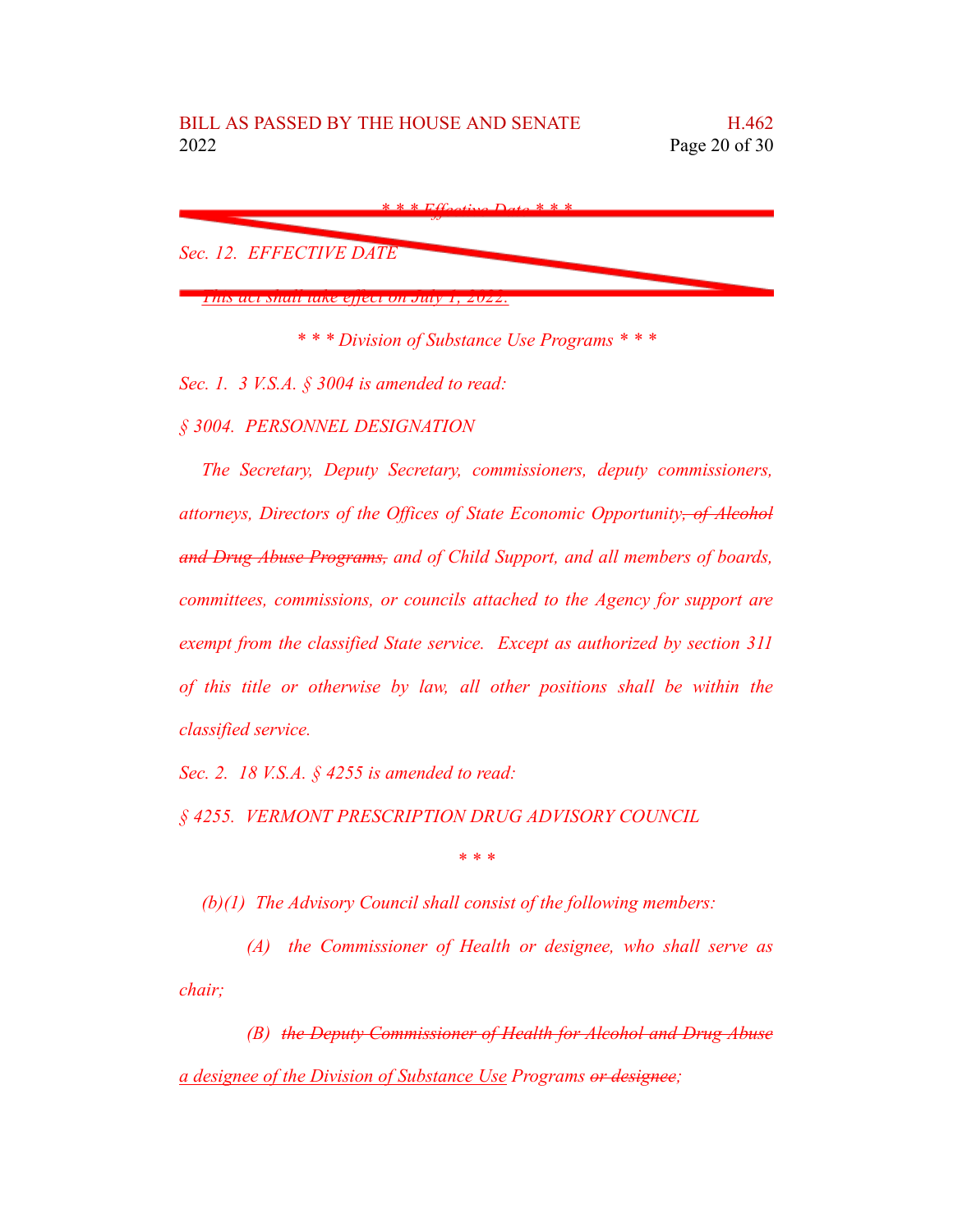*(CC) a drug and alcohol abuse counselor licensed pursuant to 26 V.S.A. chapter 62, to be selected by the Deputy Commissioner of Health for Alcohol and Drug Abuse Programs;*

*\* \* \**

*Sec. 3. 18 V.S.A. 4806 is amended to read:*

*§ 4806. DIVISION OF ALCOHOL AND DRUG ABUSE SUBSTANCE USE PROGRAMS*

*(a) The Division of Alcohol and Drug Abuse Substance Use Programs shall plan, operate, and evaluate a consistent, effective program of substance abuse use programs. All duties, responsibilities, and authority of the Division shall be carried out and exercised by and within the Department of Health.*

*\* \* \**

*(c) Under the direction of the Commissioner of Health, the Deputy Commissioner of Alcohol and Drug Abuse Programs the Division shall review and approve all alcohol and drug programs developed or administered by any State agency or department, except for alcohol and drug education programs developed by the Agency of Education in conjunction with the Alcohol and Drug Abuse Council pursuant to 16 V.S.A. § 909.*

*\* \* \**

*Sec. 4. 18 V.S.A. § 7253 is amended to read:*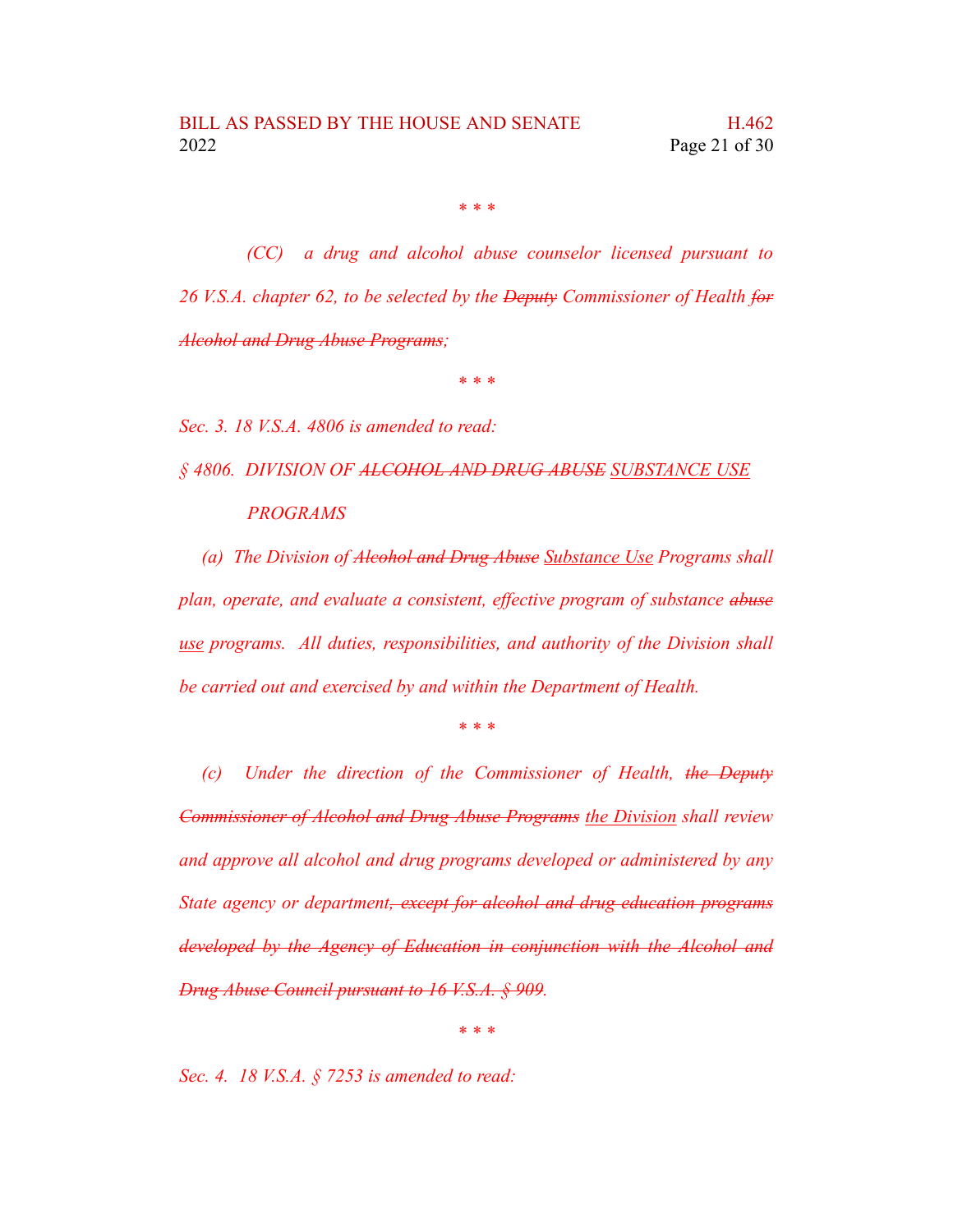*§ 7253. CLINICAL RESOURCE MANAGEMENT AND OVERSIGHT*

*The Commissioner of Mental Health, in consultation with health care providers as defined in section 9432 of this title, including designated hospitals, designated agencies, individuals with mental conditions or psychiatric disabilities, and other stakeholders, shall design and implement a clinical resource management system that ensures the highest quality of care and facilitates long-term, sustained recovery for individuals in the custody of the Commissioner.*

*\* \* \**

*(2) For the purpose of maintaining the integrity and effectiveness of the clinical resource management system, the Department of Mental Health shall:*

*\* \* \**

*(B) coordinate care across the mental and physical health care systems as well as ensure coordination within the Agency of Human Services, particularly the Department of Corrections, the Department of Health's Alcohol and Drug Abuse Division of Substance Use Programs, and the Department of Disabilities, Aging, and Independent Living;*

*\* \* \**

*Sec. 5. 23 V.S.A. § 1216 is amended to read: § 1216. PERSONS UNDER 21 YEARS OF AGE; ALCOHOL CONCENTRATION OF 0.02 OR MORE*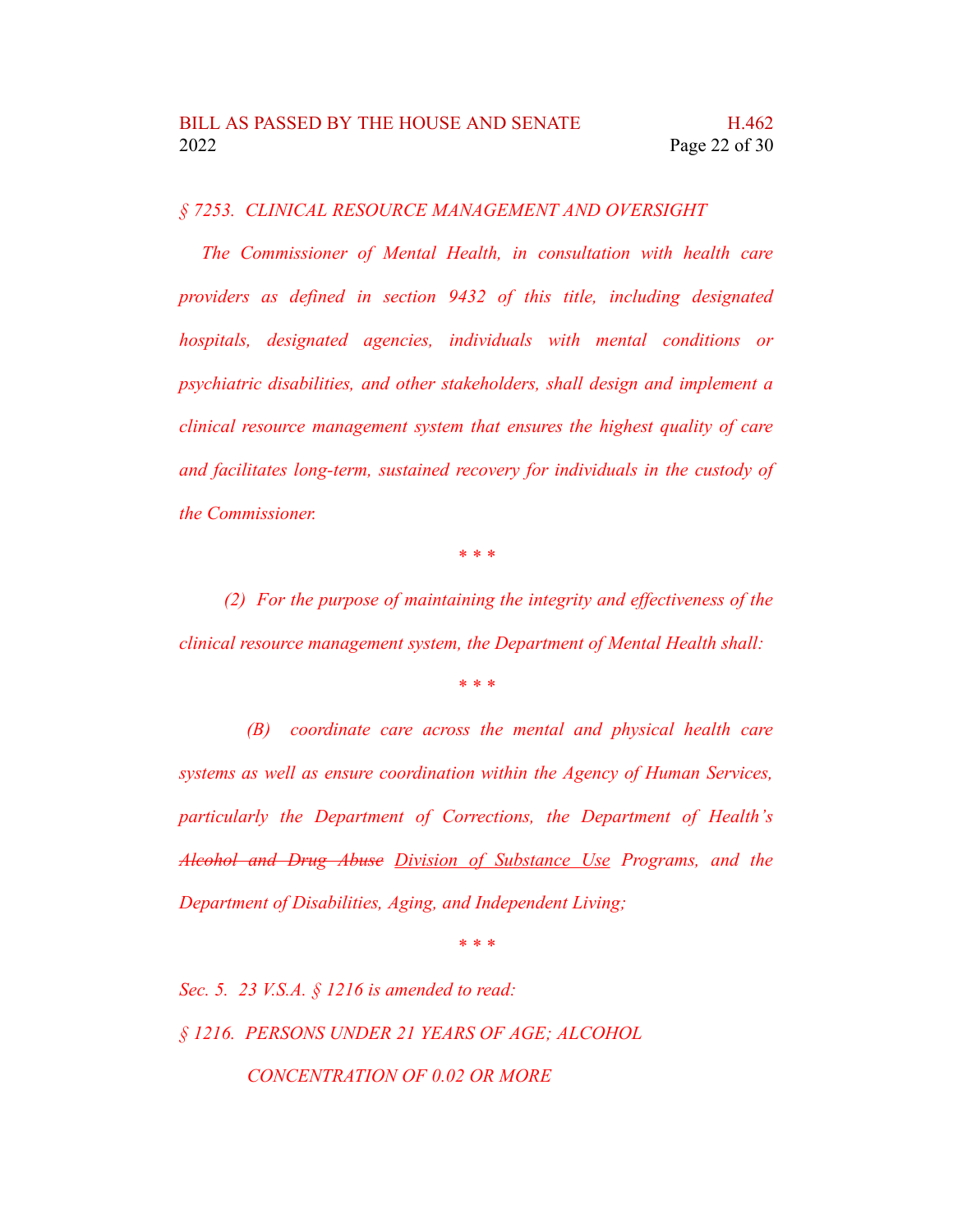*(g) The Alcohol and Driving Program required under this section shall be administered by the Office of Alcohol and Drug Abuse Department of Health's Division of Substance Use Programs and shall take into consideration any particular treatment needs of operators under the age of 21 years of age.*

*\* \* \**

*Sec. 6. 23 V.S.A. § 3207f is amended to read: § 3207f. PERSONS UNDER 21 YEARS OF AGE; ALCOHOL CONCENTRATION OF 0.02 OR MORE \* \* \**

*(f) The alcohol program required under this section shall be administered by the Office of Alcohol and Drug Abuse Department of Health's Division of Substance Use Programs and shall take into consideration any particular treatment needs of operators under the age of 21 years of age.*

*\* \* \**

*Sec. 7. 23 V.S.A. § 3323a is amended to read:*

*§ 3323a. PERSONS UNDER 21 YEARS OF AGE; ALCOHOL*

*CONCENTRATION OF 0.02 OR MORE*

*\* \* \**

*(f) The alcohol program required under this section shall be administered by the Office of Alcohol and Drug Abuse Department of Health's Division of*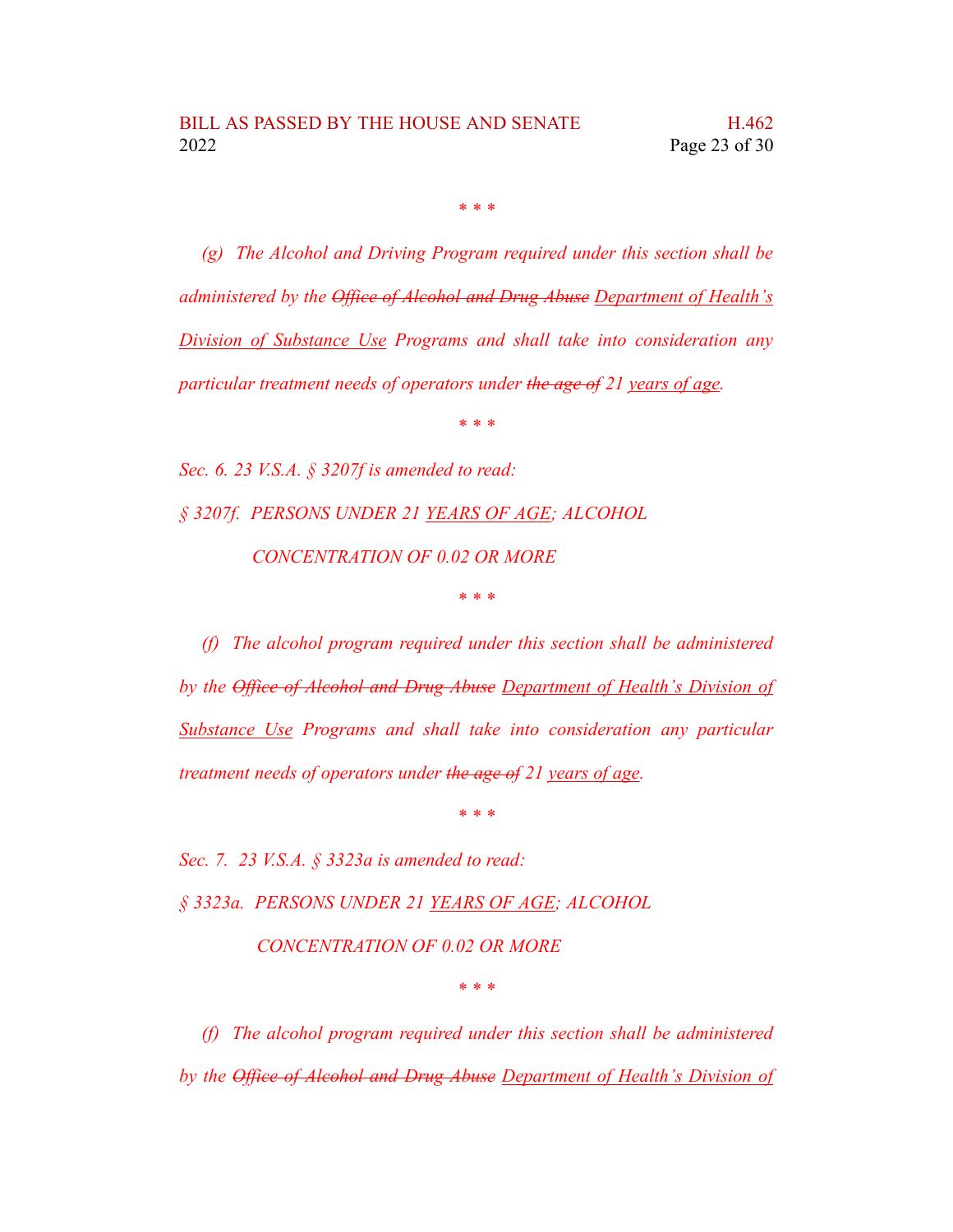*Substance Use Programs and shall take into consideration any particular treatment needs of operators under the age of 21 years of age.*

*\* \* \**

*Sec. 8. 33 V.S.A. § 5272 is amended to read:*

*§ 5272. JUVENILE JUSTICE UNIT; JUVENILE JUSTICE DIRECTOR*

*\* \* \**

*(c) The Juvenile Justice Director shall ensure that the following occur:*

*\* \* \**

*(3) cooperation among appropriate departments, including the Department; the Agency of Education; the Departments of Corrections, of Labor, of Mental Health, of Public Safety, and of Disabilities, Aging, and Independent Living; and the Department of Health's Division of Alcohol and Drug Abuse Substance Use Programs;*

*\* \* \**

*\* \* \* Expansion of Drug Disposal Kiosks \* \* \**

*Sec. 9. 18 V.S.A. § 4224 is amended to read:*

*§ 4224. UNUSED PRESCRIPTION DRUG DISPOSAL PROGRAM*

*(a) The Department of Health shall establish and maintain the Statewide Unused Prescription Drug Disposal Program to provide for the safe disposal of Vermont residents' unused and unwanted prescription drugs. The Program may include establishing secure collection and disposal sites and providing*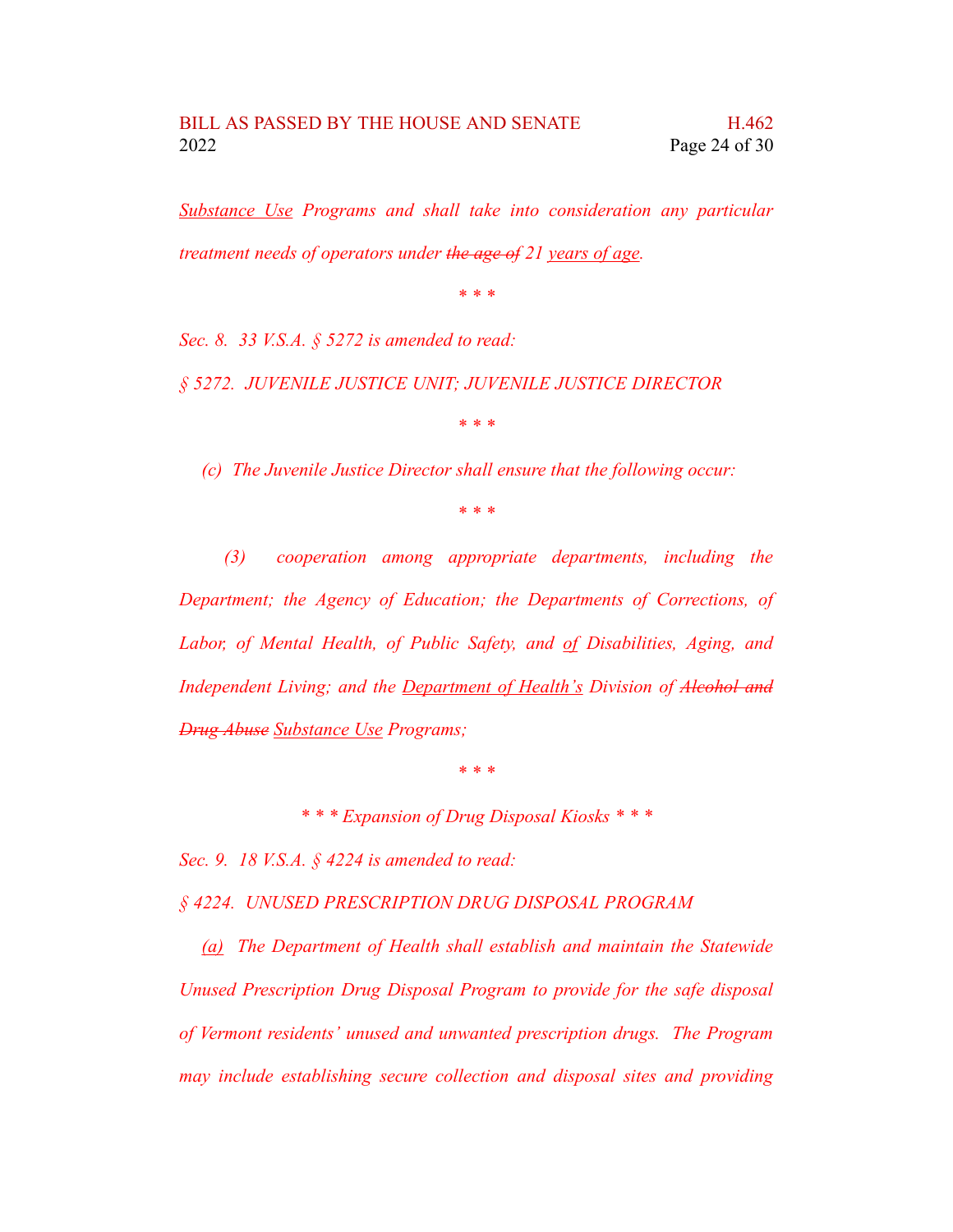*medication envelopes for sending unused prescription drugs to an authorized collection facility for destruction.*

*(b) Pharmacies that operate 10 or more establishments in the United States, while concurrently conducting business in Vermont, shall enroll in a drug disposal kiosk program on or before July 1, 2023. If the physical dimensions of a pharmacy make an onsite collection receptacle impossible under State and federal law, a pharmacy shall provide a mail-back option for consumers.*

*\* \* \* Child Fatality Review Team \* \* \**

*Sec. 10. 18 V.S.A. § 1561 is amended to read: § 1561. CHILD FATALITY REVIEW TEAM*

*\* \* \**

*(g)(1) Confidentiality.*

*(1)(A) The records produced or acquired by the Team are exempt from public inspection and copying under the Public Records Act and shall be kept confidential. The records of the Team are not subject to subpoena, discovery, or introduction into evidence in a civil or criminal action. Nothing in this section shall be construed to limit or restrict the right to discover or use in any civil or criminal proceedings information or records that are available from another source and entirely outside the Team's review. The Team shall not use the information or records generated during the course of its review for*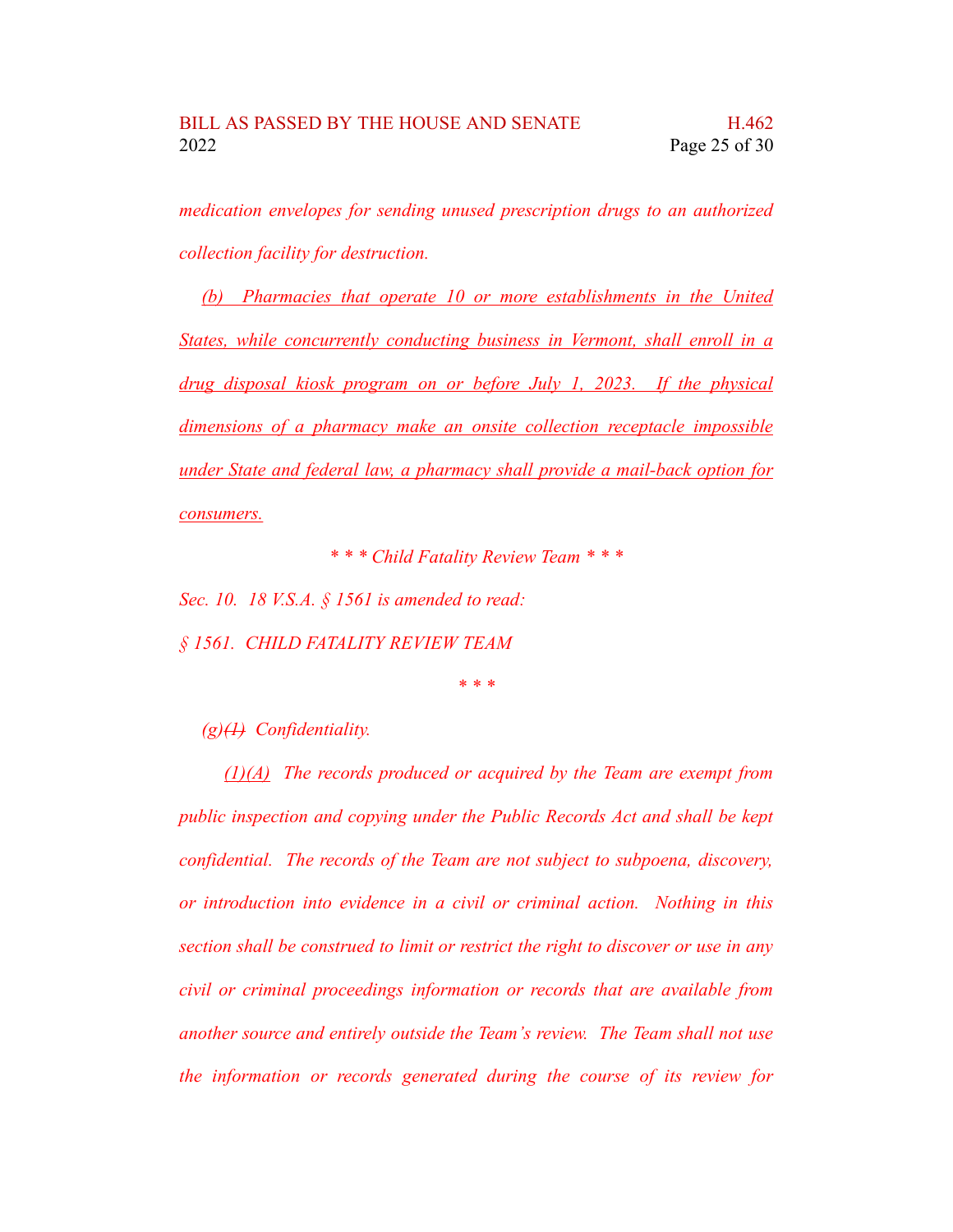*purposes other than those described in this section.*

*(B) The Department may share deidentified data produced or acquired by the Team with other states that have child fatality review panels, provided access under such agreements is consistent with the privacy, security, and disclosure protections in this chapter.*

*\* \* \**

*\* \* \* Autopsy Reports \* \* \**

*Sec. 11. 18 V.S.A. § 5205 is amended to read: § 5205. DEATH CERTIFICATE WHEN NO ATTENDING PHYSICIAN AND IN OTHER CIRCUMSTANCES; AUTOPSY*

*\* \* \**

*(f) The State's Attorney or Chief Medical Examiner, if either deem it necessary and in the interest of public health, welfare, and safety, or in furtherance of the administration of the law, may order an autopsy to be performed by the Chief Medical Examiner or under his or her the Chief Medical Examiner's direction. Upon completion of the autopsy, the Chief Medical Examiner shall submit a report to such State's Attorney and the Attorney General and shall submit a report of death to the State Registrar. Upon the written request of a federal prosecutor or a prosecutor in another state, the Chief Medical Examiner shall submit a report of a death to the requesting office.*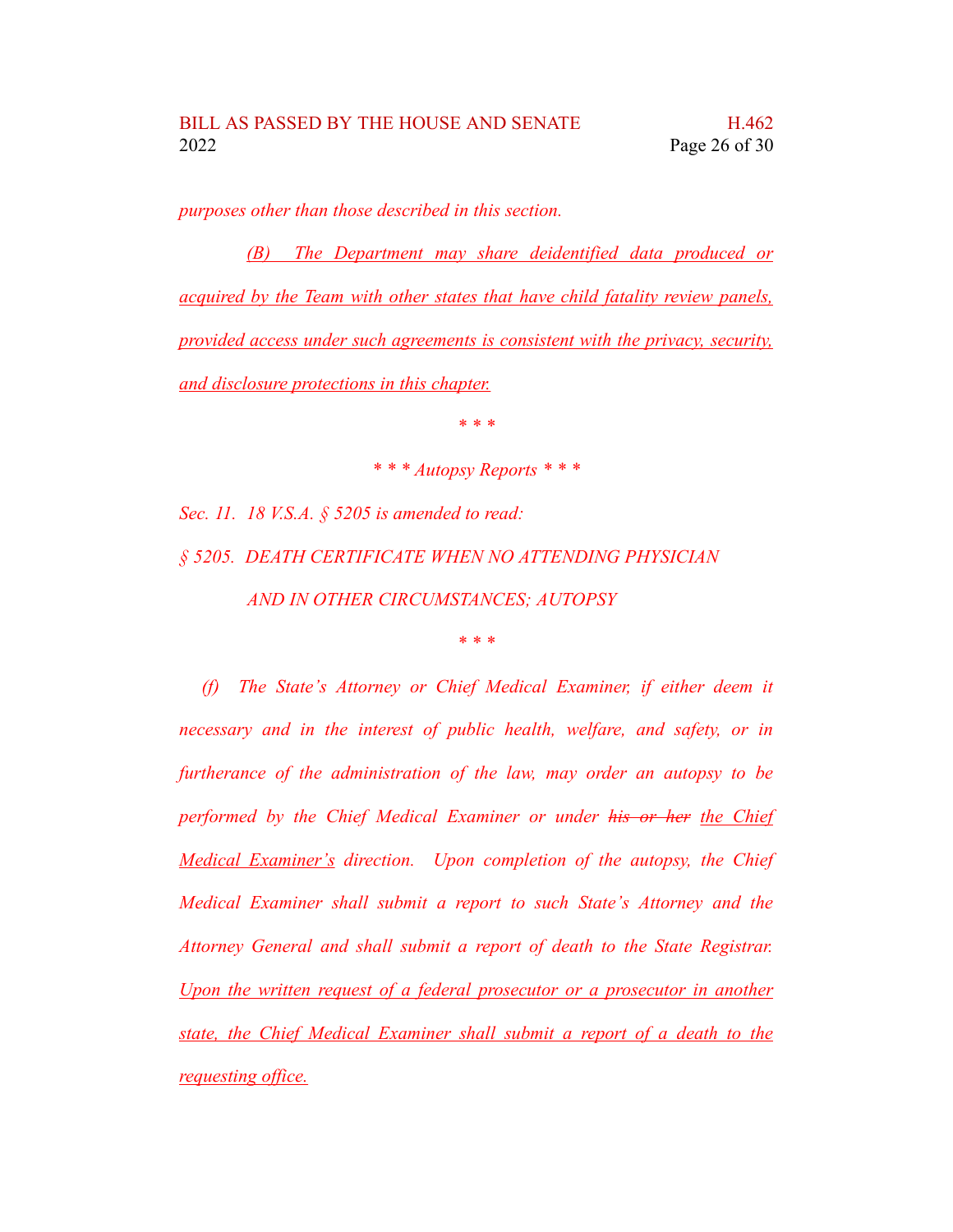*\* \* \* Regulation of Health Care Professions \* \* \* Sec. 12. 26 V.S.A. § 3108 is amended to read:*

*§ 3108. PRELIMINARY ASSESSMENT OF SCOPE OF PRACTICE*

*\* \* \**

*(d) Impacted persons; statements and replies.*

*\* \* \**

*(e) Consultation with Commissioner and boards.*

*(1) If an assessment under this section addresses activities that would constitute the "practice of medicine" as defined in subdivision 1311(1) of this title, the Office shall give written notice to the Commissioner of Health and any professional regulatory board or boards having jurisdiction over some or all of the regulated acts. The Office shall include with such notice a copy of the supporting information received from the requestor pursuant to subsection (b) of this section. Notice shall be given within 14 days after receipt of the requestor's supporting information.*

*(2) The Office shall consult the Commissioner and relevant board or boards with respect to the requestor's assertions under subsection (b) of this section. After consulting with the Office, and on or before November 15 of the year preceding the next regular session of the General Assembly, the Commissioner or relevant board or boards may file with the Office any written*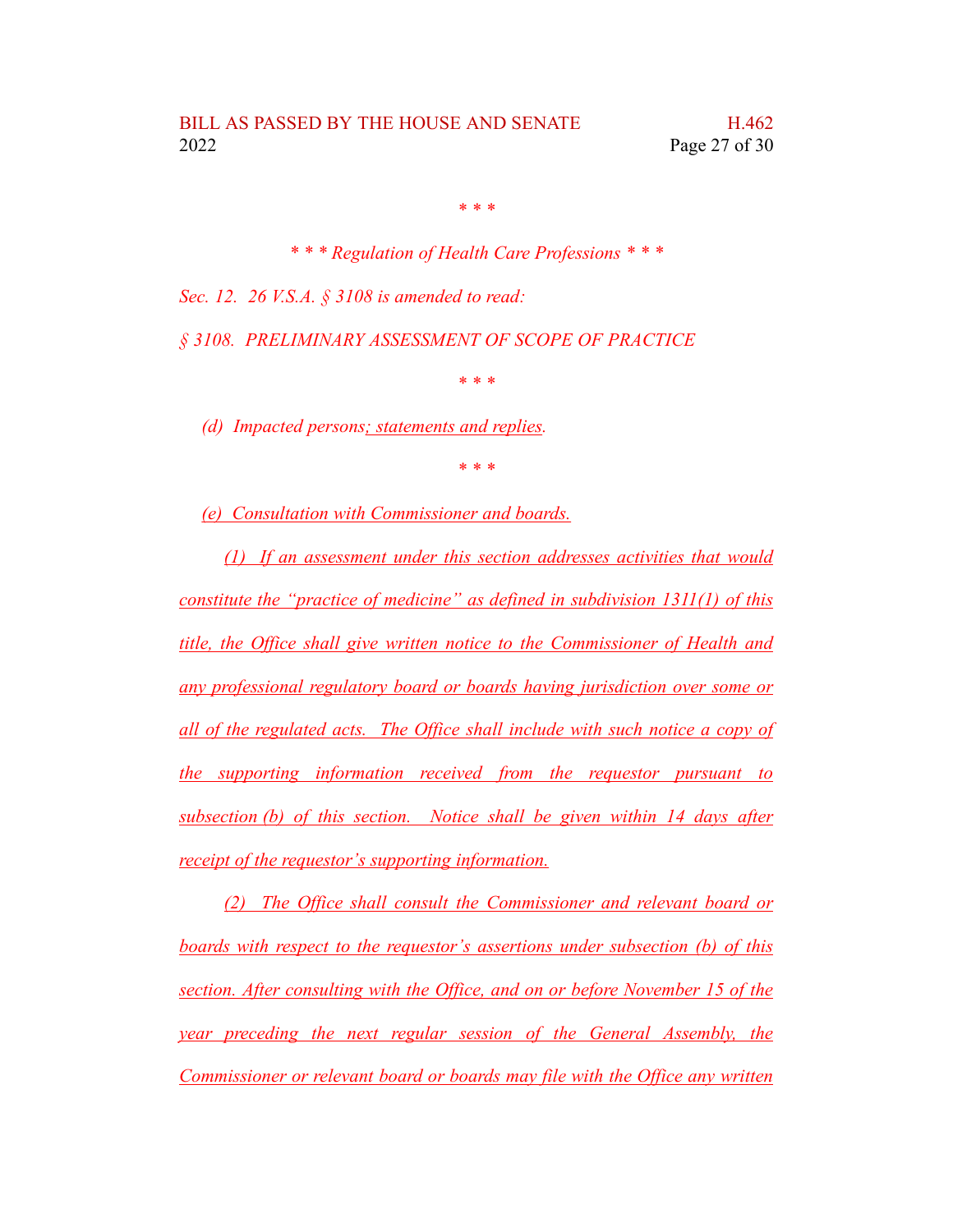*commentary they wish the Office to consider. Submitted commentary shall be appended to the Office's final report or assessment filed with the General Assembly.*

*\* \* \* Working Group on Services for Individuals with Eating Disorders \* \* \**

*Sec. 13. WORKING GROUP ON SERVICES FOR INDIVIDUALS WITH*

## *EATING DISORDERS; REPORT*

*(a) Creation. There is created the Working Group on Services for Individuals with Eating Disorders to assess those services available to individuals with an eating disorder in Vermont and make recommendations to the General Assembly as to how access for services might be improved.*

*(b) Membership. The Working Group shall be composed of the following members:*

*(1) the Commissioner of Mental Health or designee, who shall serve as Chair;*

*(2) the Commissioner of Health or designee;*

*(3) a representative, appointed by Vermont Care Partners;*

*(4) a representative, appointed by the Vermont State School Nurses Association;*

*(5) a representative of Vermont colleges and universities, appointed by the Vermont Higher Education Council;*

*(6) a physician with relevant expertise, appointed by the Vermont*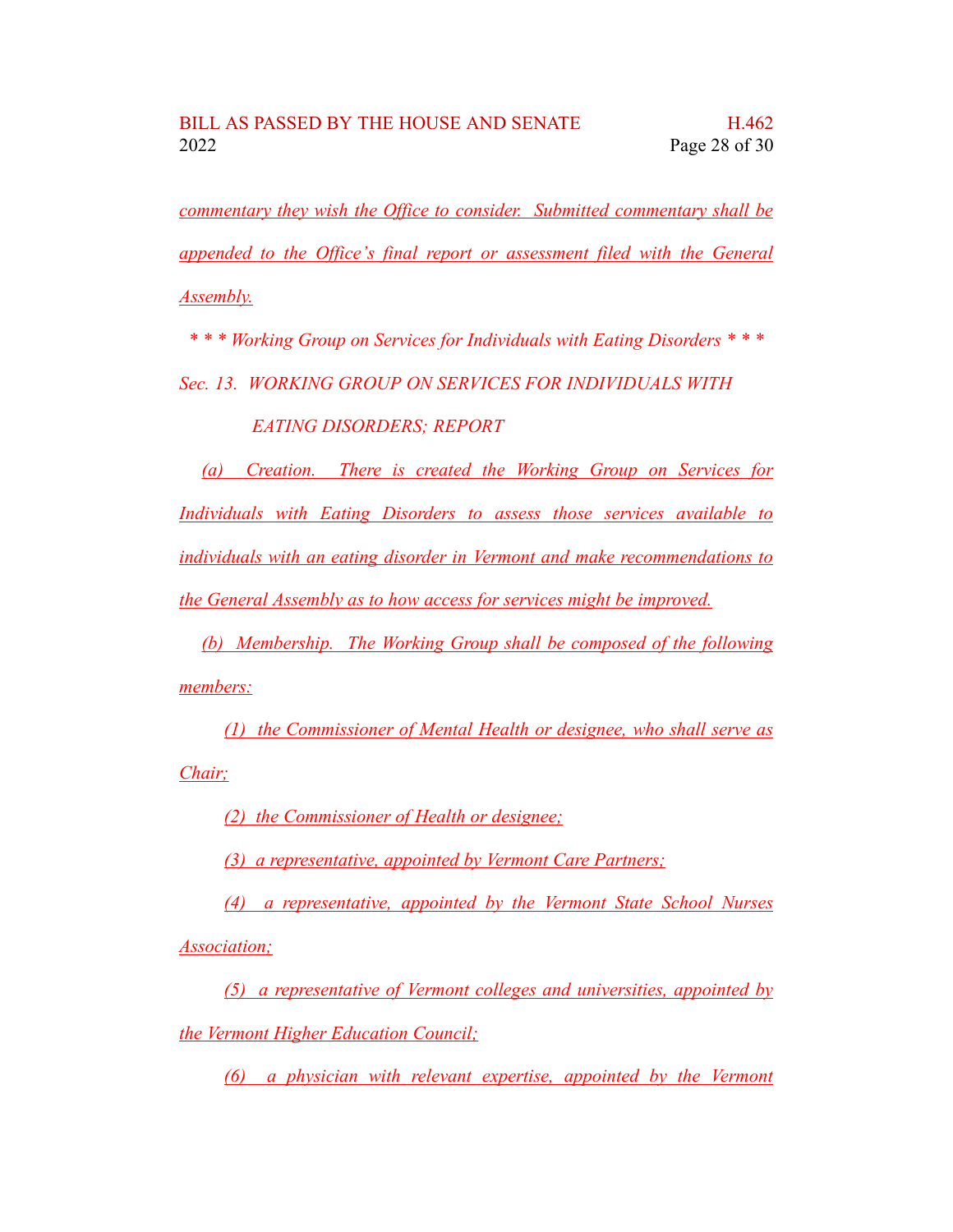*Medical Society; and*

*(7) a representative, appointed by the Vermont chapter of the American Nutrition Association.*

*(c) Powers and duties.*

*(1) The Working Group shall:*

*(A) conduct an inventory of existing services in Vermont for individuals with eating disorders; and*

*(B) provide recommendations for expanding and improving existing services for individuals with eating disorders.*

*(2) In completing its duties pursuant to this section, the Working Group shall consult with individuals with lived experience with eating disorders, parents of individuals with eating disorders, medical or public health professionals with expertise in treatment and research related to eating disorders, and other relevant stakeholders.*

*(d) Assistance. The Working Group shall have the administrative, technical, and legal assistance of the Department of Mental Health.*

*(e) Report. On or before February 1, 2023, the Working Group shall submit a written report to the House Committees on Health Care and on Human Services and to the Senate Committee on Health and Welfare with its findings and any recommendations for legislative action.*

*(f) Meetings.*